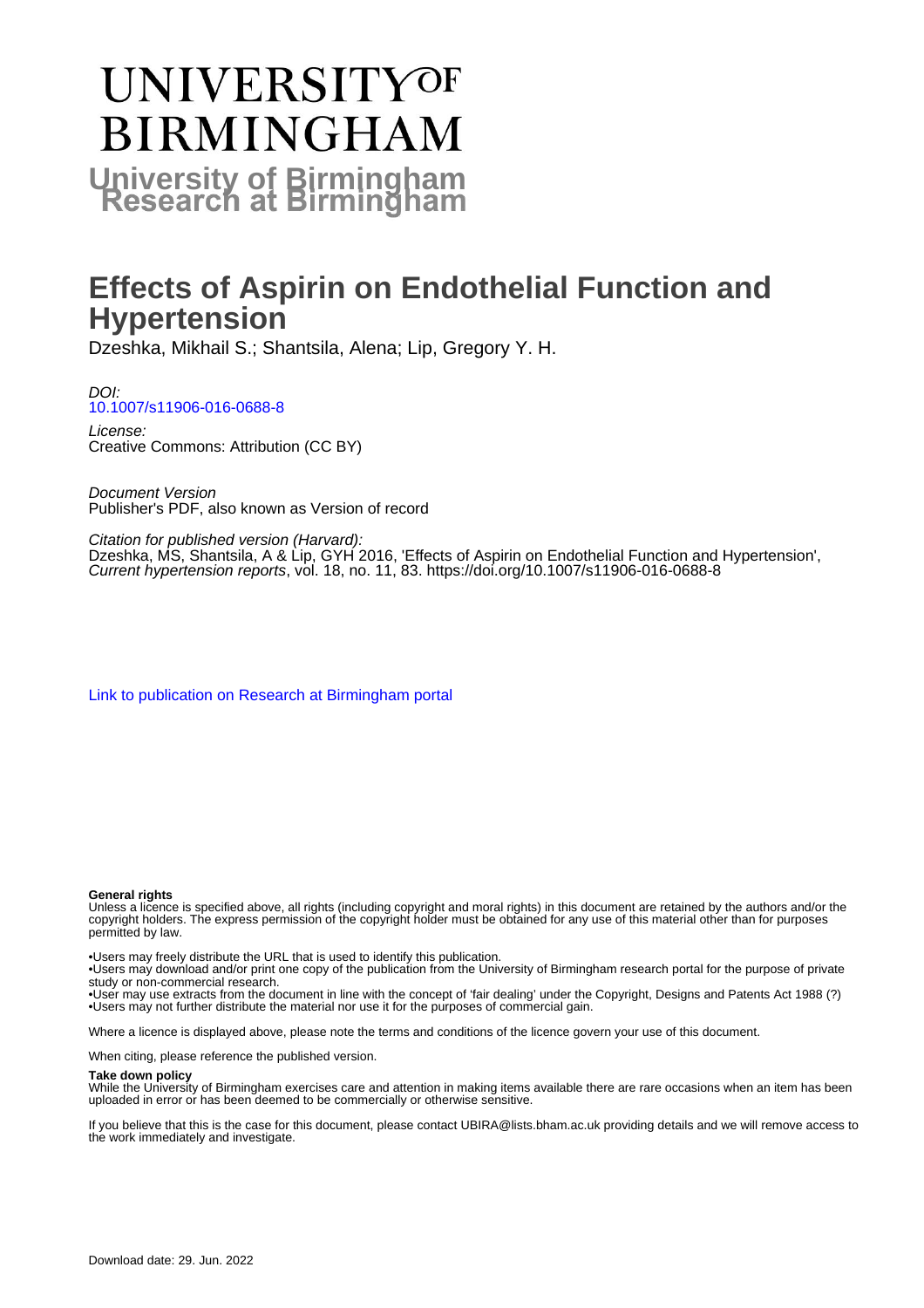

### Effects of Aspirin on Endothelial Function and Hypertension

Mikhail S. Dzeshka<sup>1,2</sup> · Alena Shantsila<sup>1</sup> · Gregory Y. H. Lip<sup>1,3</sup>

Published online: 27 October 2016  $\odot$  The Author(s) 2016. This article is published with open access at Springerlink.com

#### Abstract

Purpose of review Endothelial dysfunction is intimately related to the development of various cardiovascular diseases, including hypertension, and is often used as a target for pharmacological treatment. The scope of this review is to assess effects of aspirin on endothelial function and their clinical implication in arterial hypertension.

Recent findings Emerging data indicate the role of platelets in the development of vascular inflammation due to the release of proinflammatory mediators, for example, triggered largely by thromboxane. Vascular inflammation further promotes oxidative stress, diminished synthesis of vasodilators, proaggregatory and procoagulant state. These changes translate into vasoconstriction, impaired circulation and thrombotic complications. Aspirin inhibits thromboxane synthesis, abolishes platelets activation and acetylates enzymes switching them to the synthesis of anti-inflammatory substances.

Summary Aspirin pleiotropic effects have not been fully elucidated yet. In secondary prevention studies, the decrease in cardiovascular events with aspirin outweighs bleeding risks, but this is not the case in primary prevention settings. Ongoing trials will provide more evidence on whether to expand the use of aspirin or stay within current recommendations.

This article is part of the Topical Collection on Antihypertensive Agents: Mechanisms of Drug Action

 $\boxtimes$  Gregory Y. H. Lip g.y.h.lip@bham.ac.uk

- <sup>1</sup> University of Birmingham Institute of Cardiovascular Sciences, City Hospital, Dudley Road, Birmingham B18 7QH, UK
- <sup>2</sup> Grodno State Medical University, Grodno, Belarus
- <sup>3</sup> Aalborg Thrombosis Research Unit, Department of Clinical Medicine, Aalborg University, Aalborg, Denmark

Keywords Aspirin . Endothelial function . Arterial hypertension . Cyclooxygenase . Platelets . Inflammation

#### Introduction

Endothelium is of paramount importance for maintaining homeostasis of cardiovascular system [\[1](#page-9-0)]. Healthy endothelium, both in vasculature and heart chambers, is continuously releasing plethora of bioactive substances. Acting in autocrine, paracrine and systemic fashion and participating in regulation of smooth muscle contractions, vascular wall permeability, platelet aggregation, activation of coagulation and fibrinolytic activity, cellular proliferation, as well as in prevention of inflammatory cells adhesion and vascular inflammation. Imbalance between any of above functions is broadly defined as endothelial dysfunction. To the different extent, most cardiovascular diseases are classically attributed to endothelial dysfunction (from atherosclerotic heart disease to rhythm disturbances, e.g. atrial fibrillation) [[2](#page-9-0)–[4](#page-9-0)].

Given that endothelium takes part in regulation of vascular tone, arterial hypertension and endothelial function are reciprocally and intimately associated with each other. However, this association is far beyond simple imbalance between vasodilator and vasoconstrictor release in favour of the latter. Multiple mechanisms are involved in regulation of blood pressure, including the endothelium, kidneys and central regulation  $\lceil 5 \rceil$ .

Of note, the endothelium does not only provide short-term effects on vascular tone. Endothelial dysfunction also has chronic long-term consequences, which, in indirect way, eventually have major impact on vascular remodelling and blood pressure regulation. Oxidative stress, i.e. production of free radicals outweighing their scavenging, is one of the systemic pathological processes, related to endothelium.

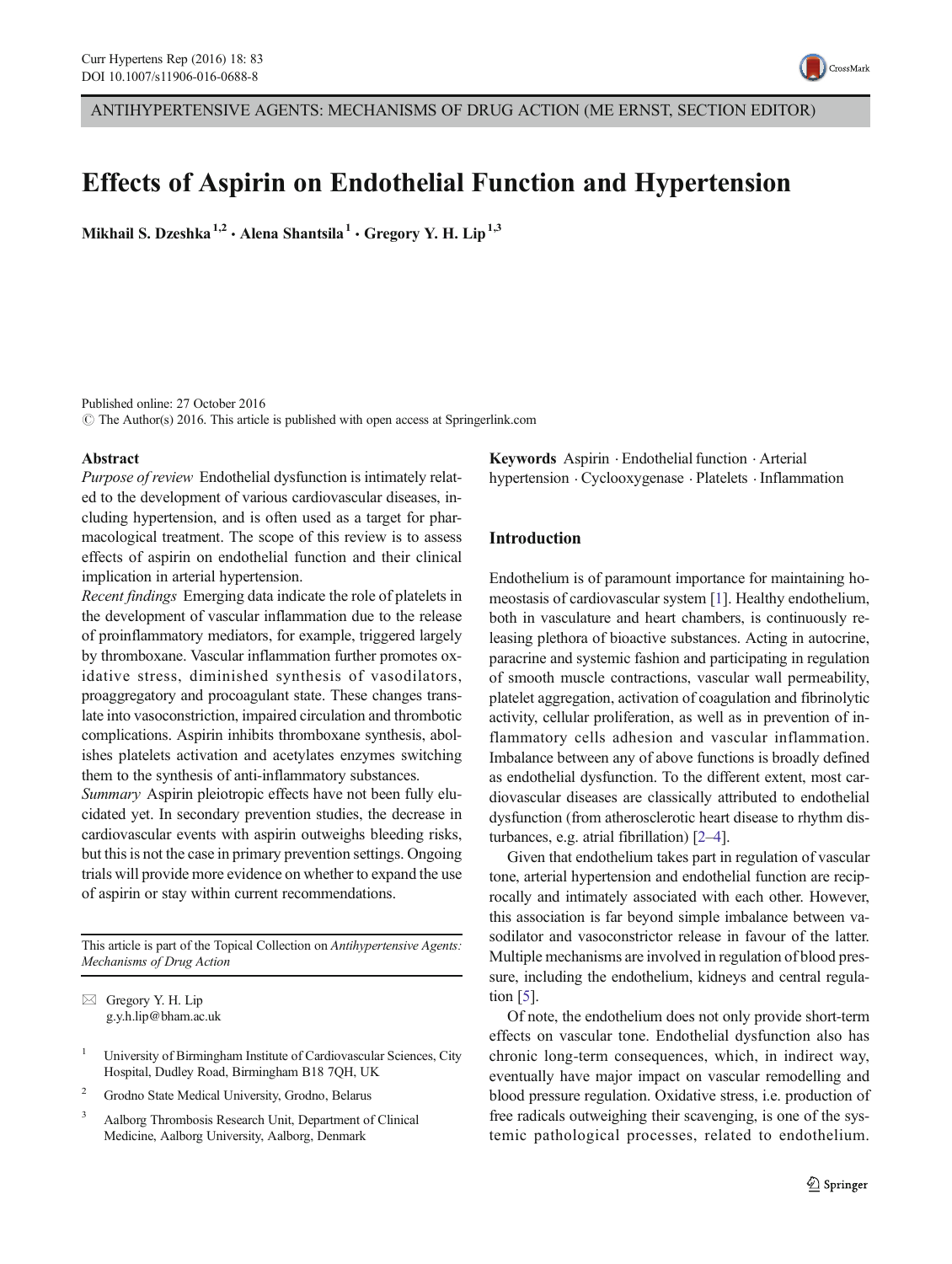Inflammation in the vascular wall is another example, synthesis of pro-inflammatory cytokines and recruitment of inflammatory cells, with hypertension being considered even as inflammatory disease now [[5,](#page-9-0) [6\]](#page-9-0).

Endothelial function has been extensively used as putative target for pharmacological correction with drugs inhibiting renin-angiotensin-aldosterone system, statins, antioxidants and so on, but less attention was paid to vascular effects of aspirin (i.e. acetylsalicylic acid) given its primary antiaggregatory mechanism of action. However, with the emerging evidence on role of platelets in inflammatory reactions and immunomodulation, platelet inhibition with aspirin has been found to also elicit also anti-inflammatory effects [[7,](#page-9-0) [8,](#page-9-0) [9](#page-9-0)•, [10\]](#page-9-0). Moreover, aspirin was found to work as acetylating agent with a range of beneficial effects on vascular endothelium beyond platelet inhibition.

With regard to the possible effects of aspirin on blood pressure and management of arterial hypertension, these will be discussed in this review article.

#### Brief Overview of Aspirin Pharmacology: Inhibition of Cyclooxygenase-1

Aspirin has been used for years as analgesic, antipyretic and anti-inflammatory drug due to non-selective cyclooxygenase (COX)-1 and COX-2 inhibition (historically at high doses). Later, the major indication for aspirin shift to prevention of thrombotic cardiovascular complications as anti-platelet drug via predominant COX-1 inhibition within platelets, achievable at low doses.

Cyclooxygenases are present in the endothelial cells and tissues in two isoforms: COX-1 is considered to be a constitutively expressed enzyme, assuring physiological functions while COX-2 isoform is thought to carry potential for inducibility, but it is expressed constitutively at lower levels too. Cyclooxygenases are also defined as prostaglandin endoperoxide synthases or prostaglandin (Pg) G/H synthases since first  $PgG<sub>2</sub>$  is synthesised from the arachidonic acid by incorporation of oxygen molecules, then  $PgH<sub>2</sub>$  is formed by reduction of PgG<sub>2</sub>. PgH<sub>2</sub> is a substrate for enzymes, which via isomerisation, reduction or other transformations produce range of prostanoids. For example, thromboxane  $A_2$  (Tx $A_2$ ) is synthesised by  $TxA_2$  synthase  $(TXAS)$  and prostacyclin  $(Pgl<sub>2</sub>)$  is synthesised by prostacyclin synthase (PGIS) [[11](#page-9-0)].

These inhibitory effects of aspirin are determined by presence of acetyl group that leads to acetylation of serine hydroxyl group at position 529 in COX-1 with eventual irreversible inhibition of the enzyme activity due to its inability to bind to substrate, arachidonic acid. Inhibition of platelet-dependent synthesis of  $TxA_2$  is accompanied by diminished release of platelets granules, numerous chemokines, growth factors and coagulation factors (Fig. [1\)](#page-3-0) [\[7](#page-9-0), [9](#page-9-0)•].

Many other 'pleiotropic' favourable effects of aspirin, which are not directly related to inhibition of  $TxA_2$  synthesis, are attributed to acetylation of target proteins. Their total number is far beyond half a thousand molecular targets, including transcription factors, enzymes, genes, metabolites and so on [\[12](#page-9-0), [13](#page-9-0)•, [14](#page-9-0)].

The maximal plasma concentration of aspirin reaches 1 mg/L within half an hour for aspirin 100 mg taken orally and 3 mg/L for aspirin 300 mg taken orally. These doses do not inhibition of COX-2 with COX-1 inhibition being the net pharmacological effect [[8](#page-9-0), [15](#page-9-0)]. Because of irreversible action of aspirin (i.e. acetylation), duration of its effects is determined by target protein resynthesis, that in case of mature platelets lacking nuclei is equal to their lifetime (approximately 1 week). New platelets are needed in circulation to recover  $TxA<sub>2</sub>$  synthesis. The endothelial effects of aspirin are more short lived as only few hours are required for endothelial cells to restore their capacity for COX-1 regeneration [\[8](#page-9-0)].

#### Thromboxane  $A_2$  and Prostacyclin in Platelets and Vasculature

Thromboxane  $A_2$  is synthesised via common pathway with other prostanoids and is largely deposited in platelets, although the non-platelet sources (e.g. leukocytes, endothelial cells) exist (Fig. [1](#page-3-0)). Effects of  $TxA_2$  are mainly local and realised in autocrine (i.e. platelet activation) and paracrine (e.g. on endothelial cells, leukocytes and so on) manner rather than systemic [[8,](#page-9-0) [10,](#page-9-0) [11,](#page-9-0) [16](#page-9-0), [17](#page-9-0)]. Multiple biological effects of  $TxA<sub>2</sub>$  are due to binding of  $TxA<sub>2</sub>$  prostanoid (TP) receptors, which are widely expressed in human body, including platelets, endothelium and smooth muscle cells in vasculature and myocardium [[16\]](#page-9-0). Genetic polymorphism of TP receptors may result in their hypo- or hyperreactivity [[18\]](#page-9-0). Expression of TP receptors on the cellular surface is enhanced in various cardiovascular diseases. For example, in vessels affected by atherosclerosis, there is a 3-fold increase of TP receptors den-sity observed [\[19](#page-9-0)].

Activation of TP receptors on platelets leads to platelet activation and further amplification of  $TxA_2$  synthesis and release. Moreover, platelets  $\alpha$ -granule content is released to the blood flow that is represented by a multitude of biologically active molecules including coagulation, proinflammatory and growth factors, adhesive receptors and so on (Fig. [1\)](#page-3-0). Following their release, these factors induce leukocytes recruitment, formation of heterotypic aggregates (platelets–leukocytes), promote inflammation, oxidative stress and remodelling of the vascular wall [\[7,](#page-9-0) [9](#page-9-0)•, [20](#page-9-0)–[22\]](#page-9-0).

Oxidative stress is prominent in cardiovascular diseases including hypertension, and it typically leads to reduced NO bioavailability and NO-dependent relaxation (Fig. [1\)](#page-3-0) [\[23](#page-9-0), [24\]](#page-9-0). Oxidative stress stimulates  $TxA_2$  pathway by TXAS upregulation and reduced degradation of the immature form of TP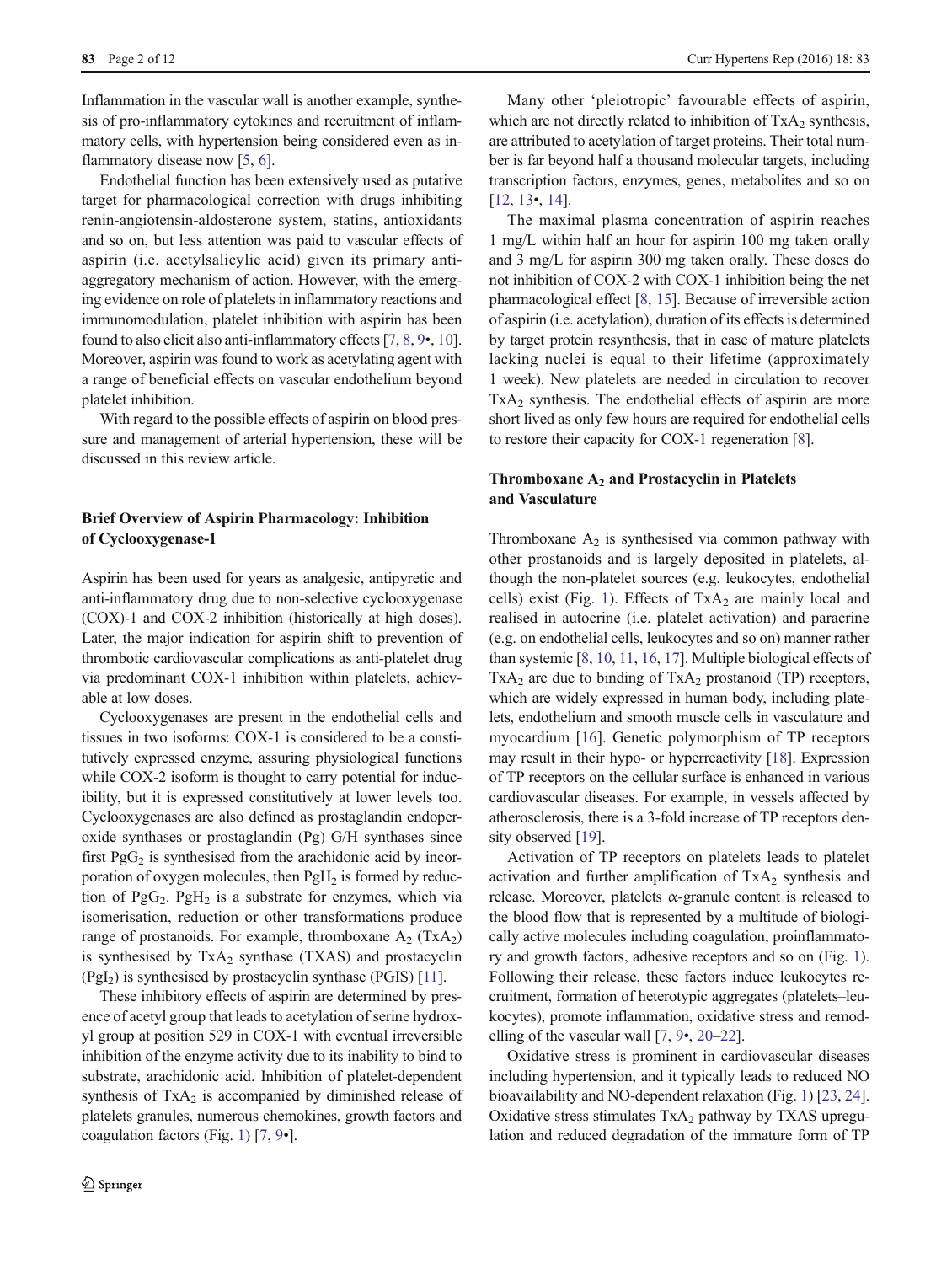<span id="page-3-0"></span>

Fig. 1 Influence of aspirin on endothelial function. \* Various receptors participate in cellular interactions. 15R-HETE, 15- Hydroxyeicosatetraenoic acid; 5-HT, serotonin; 5-LOX, 5 lipooxygenase; AA, arachidonic acid; AC, adenylate cyclase; IP, prostacyclin receptor; ADP, adenosine diphosphate; ALX, ATL receptor; ASA, acetyl salicylic acid; Ac, acetyl group; ATL, aspirin-triggered 15-epilipoxin A4; ATP, adenosine triphosphate; cAMP, cyclic adenosine monophosphate; cGMP, cyclic guanosine monophosphate; COX, cyclooxygenase; CXCL1, 4, 5, 7, 8, 12, chemokine (C-X-C motif) ligand 1, 4, 5, 7, 8 and 12, respectively; EDHF, endothelium-derived hyperpolarising factor; EGF, epidermal growth factor; eNOS, endothelial nitric oxide synthase; FV, XI, XIII, coagulation factors V, XI, XIII, respectively; FGF, fibroblast growth factor; GPVI, collagen receptor; GTP, guanosine triphosphate; HO-1, heme oxygenase 1; IGF, insulinlike growth factor; IL-1β, interleukin-1β; IL-6, interleukin-6; MCP-1,

receptors, thus stabilising them; vice versa, continuous signalling via TP receptors leads to downstream generation of more reactive oxygen species (ROS) [[25](#page-9-0)–[27](#page-9-0)]. Angiotensin II, the major effector of the renin-angiotensin system not only promotes hypertension, myocardial and vascular remodelling, but it also contributes to activation of  $TxA_2$  synthesis and increased expression of TP receptors either directly or through nicotinamide adenine dinucleotide phosphate oxidase (NOX) activation [[28](#page-9-0), [29](#page-9-0)].

Endothelial nitric oxide synthase (eNOS) uncoupling (via oxidation of eNOS cofactor tetrahydrobiopterin) and diminished NO bioavailability are other well-recognised consequences of oxidative stress in endothelium (Fig. 1). Essentially, these processes lead to reduction of its vasodilation, anti-aggregatory and anti-inflammatory effects and

monocyte chemoattractant protein 1;  $MIP-1\alpha$ , macrophage inflammatory protein  $1\alpha$ ; *MMP-1*, 2, 9, matrix metalloproteinase 1, 2 and 9, respectively; mRNA, matrix ribonucleic acid; NO, nitric oxide; NOX, nicotinamide adenine dinucleotide phosphate-oxidase; PDGF, platelet-derived growth factor;  $PgG_2/H_2$ , prostaglandin  $G_2/H_2$ ;  $PgI_2$ , prostacyclin; PGIS, prostacyclin synthase; PSGL-1, P-selectin glycoprotein ligand 1; RANTES, regulated on activation, normal T Cell expressed and secreted; S1P, phingosine-1-phosphate; S1P2, S1P receptor 2; sGC, soluble guanylate cyclase; SMC, smooth muscle cell;  $TGF-\beta_1$ , transforming growth factor beta 1; TIMP-1, 4, tissue inhibitor of MMP 1 and 4, respectively;  $TNF-\alpha$ , tumour necrosis factor  $\alpha$ ; TP, thromboxane prostanoid receptor;  $TSP-I$ , thrombospondin 1;  $TxA_2$ , thromboxane  $A_2$ ; TXAS, thromboxane  $A_2$  synthase; VEGF, vascular endothelial growth factor; vWF, von Willebrand factor

exaggeration of above described changes [\[27\]](#page-9-0). Instead of counterbalancing of vasoconstriction, platelet activation and other pathological effects of TxA<sub>2</sub>, NO when exposed to ROS, results in peroxynitrite formation. This was found to upregulate TxA<sub>2</sub> synthesis and nitration of PGIS and promote platelet activation [\[30](#page-10-0), [31\]](#page-10-0). Platelet activation is also associated with a release of thrombospondin-1 from  $\alpha$ -granules that was shown to diminish NO-dependent vasodilation in arteries via induction of ROS [\[32](#page-10-0)].

Thromboxane  $A_2$ -triggered NOX also upregulates phosphodiesterase type 4, which leads to hydrolysis of a downstream mediator of prostacyclin, cyclic adenosine monophosphate (cAMP), reducing its favourable vasoprotective and vasodilatory effects [[33\]](#page-10-0). At a background of oxidative stress 8-isoprostane ( $PgF_{2\alpha}$ ) is synthesised in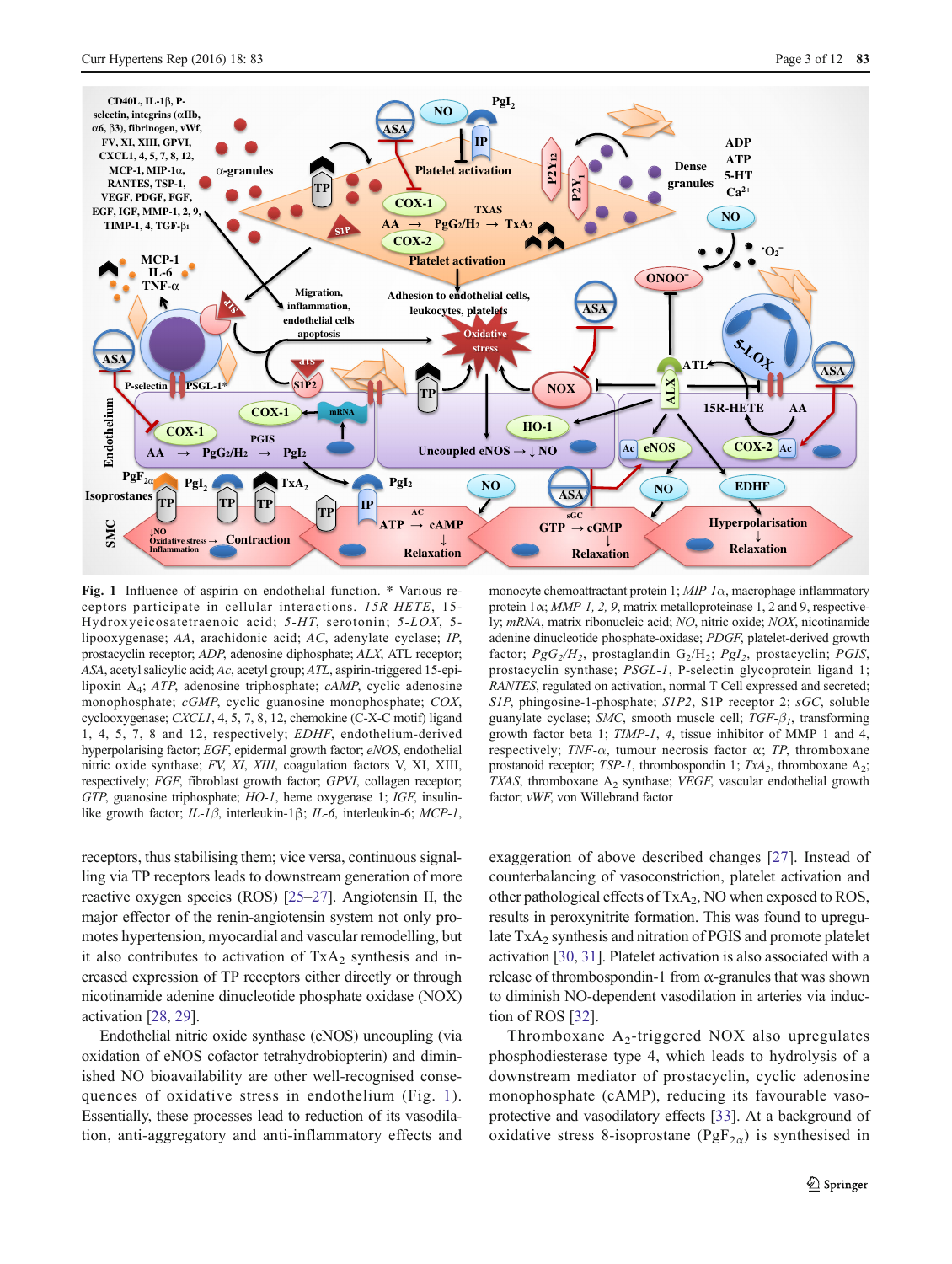increased amount and may serve as TP receptor ligand, causing similar to  $TxA_2$  downstream effects [\[34\]](#page-10-0). Selective blockade of NOX, on the contrary, is associated with decrease in  $TxA<sub>2</sub>$ , and it improves vasodilatory response in arteries [[35\]](#page-10-0).

Apart from ROS-mediated decrease in NO, stimulation of TP receptors also inhibits endothelial NO production via direct suppression of eNOS phosphorylation [[36\]](#page-10-0). This relationship appears to be reciprocal, as inhibition of NO production, e.g. with L-NAME ( $N^G$ -methyl-L-arginine acetate ester), activates aggregation of platelets [\[37\]](#page-10-0). Consequently, NO within platelets is involved in regulation of platelet activation and aggregation (Fig. [1](#page-3-0)). The mechanisms involved are not entirely clear, and they are at least partly mediated by a NOdependent release of calcium from the platelet dense granules. Reduction in NO levels causes accumulation of calcium in platelets cytoplasm. This triggers  $TxA_2$  synthesis from the arachidonic acid located within the platelet membrane phospholipids. Interestingly, Banerjee et al. showed that decreased NO synthesis in platelets was a convergent point in platelet activation pathway irrespectively of an activating agent via various platelet receptors (i.e. adenosine diphosphate, collagen, thrombin or epinephrine) [[38](#page-10-0)].

Endothelium-dependent hyperpolarisation, another important mechanism of vasodilation and regulation of the blood flow, is also interfered with  $TxA_2$  due to its involvement in modulation of  $Ca^{2+}$ -activated potassium channels [[39](#page-10-0)]. Moreover, it impairs signal propagation through gap junctions within endothelial layer and smooth muscle cells that affects endothelium dependent hyperpolarisation and vasodilation (Fig. [1](#page-3-0)) [\[39\]](#page-10-0).

In line with NO-dependent mechanisms and endotheliumdependent hyperpolarisation, prostacyclin counteracts the vasocontracting factors, like as  $TxA_2$  and other prostanoids, endothelin I, angiotensin II, etc. Prostacyclin can be synthesised both in endothelial cells and vascular smooth muscle cells, and it is the most abundant prostaglandin among other prostanoids. Similarly to  $TxA_2$ , prostacyclin works locally, and then metabolised to 6-keto-PgF1 $\alpha$ . Prostacyclin effects are realised via prostacyclin receptors (IP), which are also have widely distributed in tissues (Fig. [1](#page-3-0)) [\[11,](#page-9-0) [40,](#page-10-0) [41](#page-10-0)].

There are also two competing points of view whether COX-1 or COX-2 is the main isotype contributing to prostacyclin synthesis [\[11,](#page-9-0) [40,](#page-10-0) [42](#page-10-0), [43\]](#page-10-0). This question has been extensively discussed, since a decrease in prostacyclin levels has long been considered as the main cause of adverse cardiovascular events associated with COX-2 selective inhibitors [[44\]](#page-10-0). Indeed, selective COX-2 depletion in vascular smooth muscle cells and endothelial cell in mice decreased prostacyclin levels, which was associated with blood pressure elevation and accelerated atherogenesis [\[45](#page-10-0)]. However, recent data favour COX-1, as the source of prostacyclin synthesis in

vasculature both under basal conditions and stimulation with shear stress or pharmacologically [\[43](#page-10-0), [46](#page-10-0), [47\]](#page-10-0).

These data may provide some insights into the mechanisms of hypertension. Simplistically, hypertension occurs when endothelium-dependent vasoconstriction outweighs vasorelaxation, due to either decreased production of endotheliumderived relaxing factors or increased production of endothelium-derived contractile factors, or both [[5\]](#page-9-0). Obviously, pathogenesis of hypertension is complex and this is only one of the multiple pathways involved.

Interplay between mediators, receptors and cellular environment is also complex. This can be illustrated by the prostacyclin effects on vasculature. COX-1 is likely to be the main source of prostacyclin synthesis; however, COX-2 is likely to input towards the prostacyclin pool, particularly in various conditions known to be associated with endothelial dysfunction, e.g. arterial hypertension, atherosclerosis, diabetes mellitus and aging [[43,](#page-10-0) [48,](#page-10-0) [49\]](#page-10-0). Also patterns of enzymes and receptors expression may vary, depending on setting.

In terms of signalling via  $TxA_2$  receptors and intermediate metabolite in prostanoi synthesis, PgH<sub>2</sub> were considered as major drivers of endothelium-dependent contraction, while NO and prostacyclin as potent relaxing factors. However, prostacyclin was yielded to serve as a contracting agent as well, when binding to TP receptors rather than to IP receptors (Fig. [1](#page-3-0)) [[40,](#page-10-0) [41\]](#page-10-0). This appears to happen when IP receptors are getting dysfunctional, e.g. in cardiovascular diseases associated with endothelial dysfunction. Compensatory increase in prostacyclin synthesis in these settings (previously considered as protective mechanism) [\[50](#page-10-0)] results in more prostacyclin bound to TP receptors [\[41](#page-10-0), [51\]](#page-10-0). For example, Liu et al. observed contraction of mice aorta, the effect that was eliminated either at a receptor level (via inhibition of TP receptors) or by reduction of prostacyclin synthesis via COX-1 knockout at a background of low  $TxA_2$  synthesised [\[52](#page-10-0)].

Reduced NO release further exaggerates the imbalance [\[53](#page-10-0)]. Under physiological conditions, when sufficient NO is available, prostacyclin produces IP receptors-mediated vasodilation. In contrast, when NO availability is low, signalling via TP receptors is triggered by prostacyclin [[40,](#page-10-0) [41](#page-10-0), [43\]](#page-10-0). Given that expression of eNOS in hypertension in endothelium is reduced, prostacyclin is prone to trigger signalling via TP receptors [\[49\]](#page-10-0).

#### Thromboxane A<sub>2</sub> Inhibition: Cyclooxygenase-1 Versus Target-Specific Drugs

Platelet aggregation is part of maintenance of haemostasis and homeostasis. Nonetheless, in cardiovascular diseases, linked to endothelial damage, platelet functioning exceeds physiological range and risk of thrombotic complications increases [\[54\]](#page-10-0). In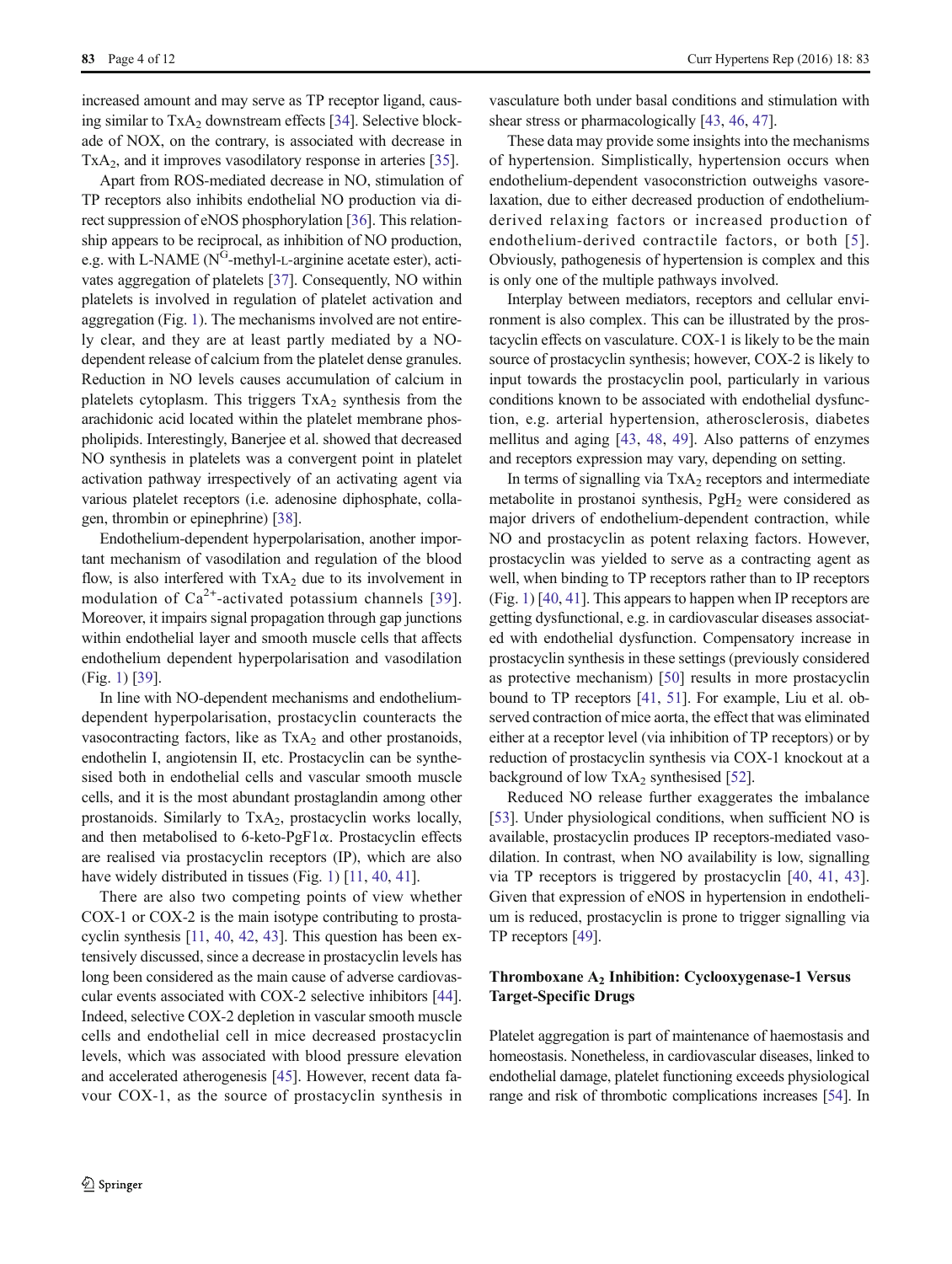clinical practice, aspirin is the most commonly used antiplatelet agent for prevention of adverse events in patients with cardiovascular or cerebrovascular disease [\[55\]](#page-10-0). Preventive effect is achieved via inhibition of platelet activation and aggregation due to inhibition of  $TxA_2$  synthesis. Apparently, one can also anticipate breaking the vicious cycle of  $TxA_2$ -mediated platelet activation, oxidative stress, vascular inflammation, eNOS uncoupling and reduced NO bioavailability with  $TxA_2$  inhibition. Resulting effects are essentially beneficial for vascular function irrespectively of the nature of disease, e.g. coronary artery disease, hypertension, or arrhythmia.

Indeed, taking into account consequences of activations of TP receptors, their inhibition could be clinically beneficial. Several drugs were developed to avoid side effects associated with COX-1 inhibition, but to retain beneficial effects of TP signalling interruption [[56,](#page-10-0) [57\]](#page-10-0). A selective inhibitor of TXAS synthase and TP receptor antagonist (BM-573) was tested in apolipoprotein E knockout mice, a model of atherosclerosis associated with reduced endothelium-derived relaxation and NO bioavailability, enhanced oxidative stress and blood pressure elevation. The treatment led to improvement in all of the above parameters [\[56\]](#page-10-0). Reduction in blood pressure and abolished atherosclerosis progression were also observed in other experimental studies of TP antagonists [[28,](#page-9-0) [58](#page-10-0), [59](#page-10-0)].

Terutroban (S18886) is perhaps the best known TP receptor antagonist. In animal studies, terutroban showed ability to reduce NOX upregulation and ROS production [\[60\]](#page-10-0), improve endothelial function [\[36\]](#page-10-0) and attenuate renal damage in hypertension [\[61](#page-10-0)]. In spontaneously hypertensive stroke-prone rats, the use of terutroban prevented cell proliferation in the vessel media, abolished accumulation of collagen and fibronectin in the vascular wall and inhibited expression of heat shock protein-47, MCP-1 and transforming growth factor  $1β$  [\[62](#page-10-0), [63\]](#page-10-0).

Although in some experiments effects of terutroban on inflammation and endothelial function even outweighed effects of aspirin [\[63](#page-10-0)], positive effects of TP receptors blockade obtained in animal models did not translate into better outcomes in humans [\[64](#page-10-0)]. In the PERFORM trial (Prevention of cerebrovascular and cardiovascular Events of ischaemic origin with teRutroban in patients with a history oF ischaemic strOke or tRansient ischaeMic attack), there was a similar rate of primary end-point of fatal or non-fatal ischaemic stroke, fatal or non-fatal myocardial infarction, or other vascular death observed in terutroban and aspirin groups (11 vs. 11 %, hazard ratio (HR) 1.02, 95 % confidence interval (CI) 0.94–1.12) and increased risk of minor bleeding in terutroban arm (12 vs. 11 %, HR 1.11, 95 % CI 1.02–1.21) [\[64\]](#page-10-0). The trial was stopped prematurely. There was also no difference in carotid atherosclerosis progression, assessed by carotid intima-media thickness measurements and carotid plaques between the two treatment groups [\[65\]](#page-11-0). Nonetheless, despite the lack of clinical success so far, selective inhibition of  $TxA<sub>2</sub>$ , either by synthesis or TP receptors or both, remains one of attractive pharmacological targets in cardiology [[56,](#page-10-0) [57](#page-10-0)].

#### Aspirin and Endothelial Function: Beyond Thromboxane  $A<sub>2</sub>$  Inhibition

What makes the difference between aspirin and selective  $TxA<sub>2</sub>$  inhibition given controversies between animal and bedside data? One explanation is that dual inhibition, TXAS and TP receptors is required because the latter can be activated by other substances, e.g. isoprostanes [\[56\]](#page-10-0). Obviously, the more pathways of platelets activation are blocked, the higher effectiveness of treatment is expected in relation to both clinical outcomes and endothelial function [\[66,](#page-11-0) [67\]](#page-11-0). Also, aspirin has a plethora of favourable vascular effects in addition to modulation of the COX-1-dependent  $TxA<sub>2</sub>$  synthesis and platelet activation, which will be discussed below. Noteworthy, decrease in prostacyclin synthesis in endothelium, due to COX-1 inhibition, was thought to be an unfavourable effect of aspirin, now in light of emerging role of prostacyclin in TP receptor signalling is considered to be advantageous [\[48](#page-10-0)]. It was also discovered that IP and TP receptors were capable of formation of heterodimeric receptor complex. Within such complex biological downstream effects of TP receptors can shift towards those realised via IP receptors stimulation [\[68](#page-11-0)].

#### Endothelial Nitric Oxide Synthase Acetylation

Aspirin was found to acetylate lysine of eNOS, which evokes activation of its enzymatic activity, i.e. NO synthesis, release and bioavailability of NO not only in endothelial cells, but also in platelets (Fig. [1](#page-3-0)). Moreover, this effect appeared to be independent of COX-1 inhibition and  $TxA_2$  production [\[69](#page-11-0)–[72](#page-11-0)]. Obviously, in platelets pre-treated with aspirin,  $TxA<sub>2</sub>$  level is reduced; thus, their activation is prevented by modulation of both pathways, and downstream decrease in platelet-mediated inflammation in vascular wall can be expected [\[38,](#page-10-0) [73\]](#page-11-0).

Two small clinical trials assessed the effect of various doses of aspirin, ranging 81 to 1300 mg, on NO production in patients with metabolic syndrome and coronary artery disease. NO production was indirectly assessed based on levels of heme-oxygenase-1 (HO-1), which is known to be upregulated with increased NO production, and asymmetrical dimethylarginine (ADMA), that serves as eNOS inhibitor. These biomarkers were measured at baseline and after 12 weeks of the treatment. In both primary and secondary prevention cohorts, aspirin increase in HO-1 and decrease in ADMA indicate its ability to increase NO production [[74](#page-11-0), [75\]](#page-11-0).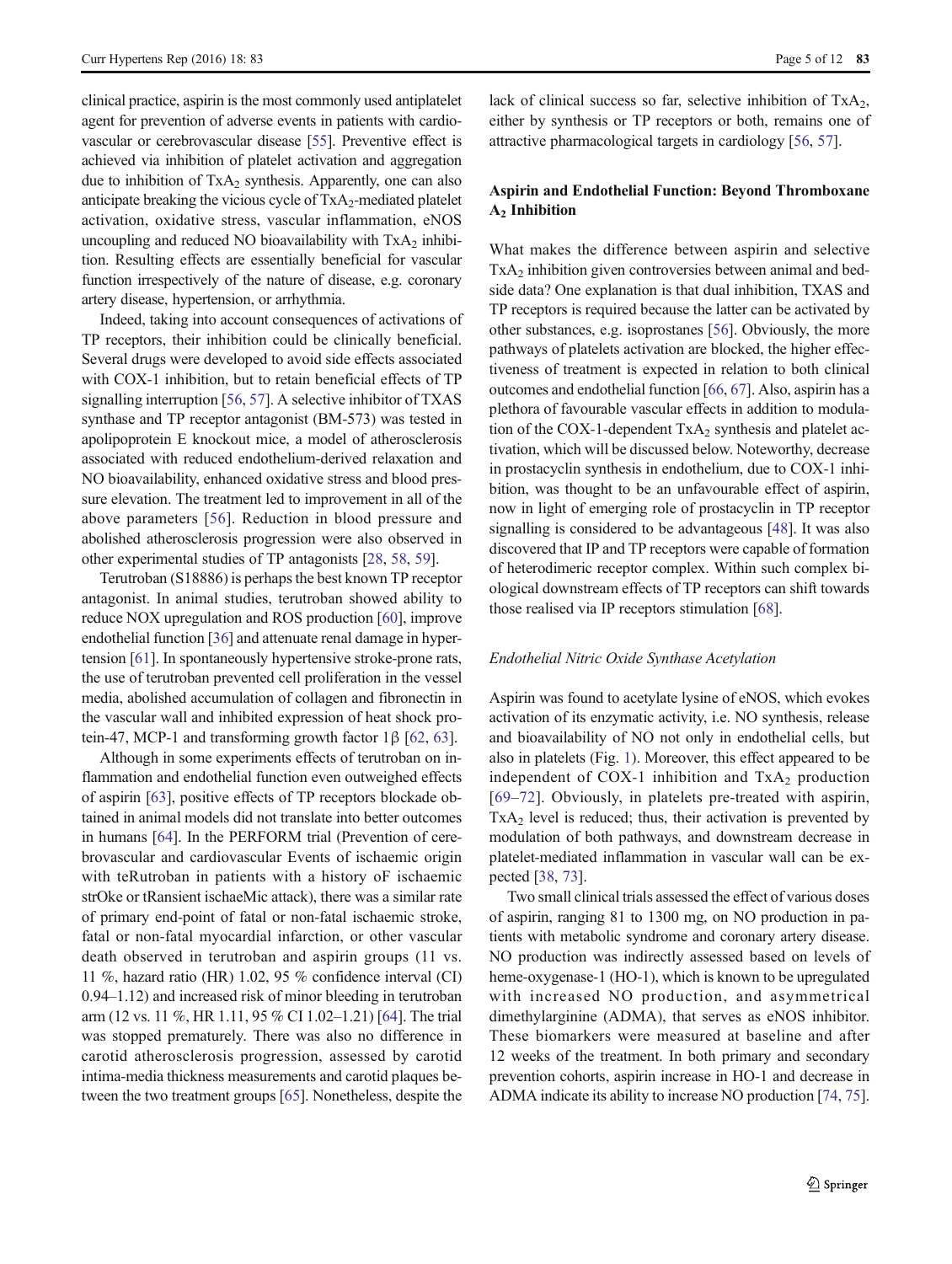#### Aspirin-Triggered Lipoxins and Resolvins

Lipoxins are a type of lipid mediators generated from arachidonic acid. Following aspirin intake, COX-2 is acetylated that switches its enzymatic activity from a prostaglandin endoperoxide synthase to a lipoxygenase pathway (Fig. [1\)](#page-3-0). First, intermediate 15(R)-hydroxyeicosatetraenoic acid is synthesised, then it is converted to ATL by 5-, 12-, or 15-lipoxygenases in various cell types (e.g. endothelial cells, platelets and leukocytes) to 15R-epimers of intrinsic lipoxin A4 and B4, defined as 15-epi-lipoxins or aspirin-triggered lipoxins (ATL) [[76](#page-11-0), [77\]](#page-11-0).

Aspirin-triggered lipoxins are considered to be more potent than intrinsic lipoxins with effects mediated via appropriate receptor lipoxin A4 receptor (ALX) / formyl peptide receptor (FPR2) with high affinity to it [\[76](#page-11-0), [77\]](#page-11-0). Aspirin-triggered lipoxins are capable of reduction of NOX-mediated endothelial production of ROS via suppression of redox-sensitive activation of the transcriptional factor nuclear factor-kappa B, induced by either angiotensin II, tumour necrosis factor- $\alpha$ , or thrombin [[78](#page-11-0)]. Aspirin-triggered lipoxins also block plateletderived growth factor-stimulated proliferation and migration of smooth muscle cells in vasculature [\[79](#page-11-0)]. ATL were shown to reduce adhesion of human leukocytes to endothelial cells, reducing inflammation within the vascular wall [\[80,](#page-11-0) [81](#page-11-0)]. Given the role platelets play in regulation of leukocytes adhesion to vascular endothelium, lipoxins released by platelet– leukocyte aggregates control leukocyte activation and adhesion and reduce damage to the vascular wall [[82](#page-11-0)]. Noteworthy, ATL levels were found to be reduced in patients with atherosclerotic lesions, particularly in patients with advanced atherosclerosis [[79\]](#page-11-0).

Resolvins (resolution phase interaction products) represent another group of substances with potent anti-inflammatory properties. Resolvins are synthesised from docosohexaenoic and eicosopentaenoic omega-3 polyunsaturated fatty acids (PUFA); hence, PUFA supplementation was found to restore resolvins level if decreased in cardiovascular disease [\[83](#page-11-0)].

For example, resolvin E1 (RvE1) is generated by the transformation of 18R-hydro (peroxy)-eicosapentaenoic acid, which in turn is synthesised by the aspirin-acetylated COX-2 in endothelium. Resolvin E1 inhibits transmigration and infiltration of polymorphonuclear leukocytes in vascular wall as well as formation of platelet aggregates [\[84\]](#page-11-0). Significant decrease of expression of pro-inflammatory cytokines and adhesion molecules, increase in RvE1 level and, interestingly, decrease in blood pressure were observed in mice treated with fish oil (as source of PUFA) and aspirin [\[85\]](#page-11-0).

#### Sphingosine-1 Phosphate

Lysosphingolipid sphingosine-1 phosphate (S1P) is another mediator released from platelets in large quantities upon activation, during thrombus formation and inflammation. Given that the S1P release is promoted by  $TxA_2$ , aspirin indirectly inhibits S1P signalling (Fig. [1](#page-3-0)). Sphingosine-1 phosphate is produced via two isoforms of sphingosine kinase (SphK), of which SphK2 is predominant in platelets, and then binds to S1P receptors on endothelial cells and smooth muscle cells [\[86](#page-11-0)].

Circulating S1P may confer protective signalling for vasculature by taking part in maintenance of endothelial layer integrity, reduction in expression of adhesion molecules in endothelium and inhibition of leukocyte adhesion to the endothelium, and increase NO production (mostly via S1P1 receptor). On the contrary, opposing effects are triggered by high levels of S1P released locally from the activated platelets (via S1P2 receptor) [\[87](#page-11-0)].

#### Clinical Implications of Aspirin Use in Hypertension

#### Impact of Aspirin on Vasculature and Blood Pressure: Bedside Data

Few studies addressed impact of aspirin on vascular function and blood pressure in patients with arterial hypertension. Moreover, the studies were generally small and heterogeneous in term of the studies population, concomitant drugs use, aspirin dose, duration of treatment and generally had small numbers. For example, Pietri et al. assessed effect of 160 mg of aspirin administered for 2 weeks, on blood pressure and parameters of arterial stiffness in a small group, of untreated patients with mild hypertension. They observed 0.5 m/s reduction in pulse wave velocity in the aspirin arm of the study (which they reasonably attributed to endothelial function and vascular tone), and there were no changes found in placebo arm. There was no significant decrease in blood pressure as well [[88](#page-11-0)]. Another study, with similar aspirin dosing and duration of treatment, showed improvement in flow-mediated dilation and decrease in C-reactive protein and intercellular adhesion molecules level with aspirin. However, due to the study design, it was impossible to reliably separate effects of aspirin from effects of concomitant treatments [[89](#page-11-0)]. In another study, aspirin therapy resulted in improvement of flowmediated dilation and blood pressure reduction, when combined with statins, while no significant dynamics was ob-served on aspirin monotherapy [\[90](#page-11-0)].

The impact of aspirin on blood pressure was found to depend on the time of administration and also to differ in males and females. Hermida et al. performed a series of studies that addressed time-dependent effect of low-dose aspirin (100 mg) administration. Interestingly, a 3-month course of treatment resulted in a minor but significant reduction of ambulatory blood pressure when patients received aspirin at bedtime rather than at awakening, both in mild hypertension and prehypertension states [\[91](#page-11-0)–[94](#page-11-0)]. The effect was consistent across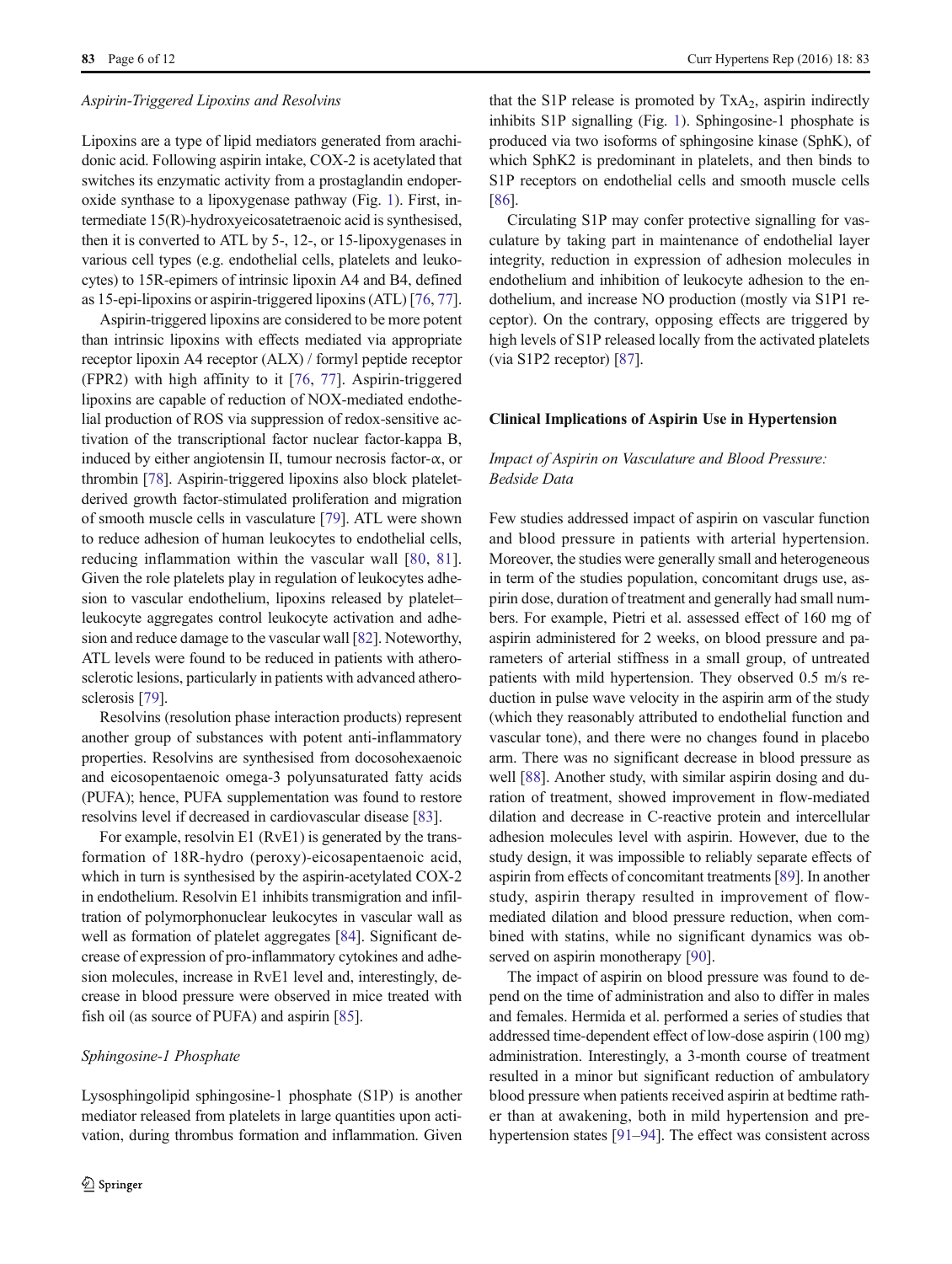patients subgroups, but particularly pronounced in females and non-dippers [[93,](#page-11-0) [94](#page-11-0)].

Overall, robust clinical data on effects of aspirin on vascular function and blood pressure control are scarce, which prevents reliable conclusion on clinical significance of these effects.

#### Prevention of Cardiovascular and Cerebrovascular Events

Despite high blood pressure values being the major cause of vascular complications per se, duration of hypertension, particularly when poorly controlled, is associated with 'silent' endothelial damage that in turn hastens atherosclerosis progression [[1,](#page-9-0) [4](#page-9-0)]. Thus, patients with no clinically apparent coronary artery disease may have their first manifestation of CAD as acute one, e.g. acute coronary syndrome [\[54\]](#page-10-0).

Despite multiple effects of aspirin that in theory can reduce blood pressure, it is not clinically used for blood pressure lowering. However, given that in management of patients with arterial hypertension, prevention of adverse cardiovascular events is crucial, many hypertensive patients use the agent. Aspirin has a large body of evidence favouring its use for the secondary prevention, but use of aspirin for primary prevention remains controversial. Recent European guidelines on cardiovascular disease prevention did not support prophylactic use of aspirin in individuals without established cardiovascular disease because the risk of major bleeding outweighs the minor decrease in rate of major adverse cardiac events [[55\]](#page-10-0). However, European guidelines for the management of arterial hypertension suggested consideration of aspirin use for primary prevention in patient with high cardiovascular risk or reduced kidney function based on more balanced risk-benefit profile in these categories of patients [[95\]](#page-11-0).

The US Preventive Services Task Force has also recently updated recommendations on the use of aspirin for the primary prevention of cardiovascular disease and colorectal cancer. Low-dose aspirin is now supported in men and women aged 50 to 59 years who have a predicted risk for myocardial infarction or stroke of at least 10 % over 10 years, with no elevated bleeding risk, and willing to take aspirin within 10 years or longer. In patients aged 60 to 69 years, a decision has to be made on an individual basis. Other age groups were omitted in the document because of the lack of evidence [[96\]](#page-11-0).

Broadly, similar principles were incorporated in the recommendations for antiplatelet treatment for primary prevention of cardiovascular disease in the UK. Age over 50 years with a high cardiovascular risk, defined as 10 years risk of greater than 20 %, or reduced renal function (e.g. estimated glomerular filtration rate less than 45 mL/min/1.73 m<sup>2</sup>) are the clinical scenarios, when aspirin treatment in patients with hypertension can be recommended [\[97](#page-11-0)].

There is also controversy in relation to aspirin use in primary prevention settings in patients with diabetes, which is closely

linked to other cardiovascular risk factors and cardiovascular morbidity, including hypertension and coronary artery disease. Diabetes is known to be associated with persistent  $TxA_2-de$ pendent platelet activation [[98](#page-12-0)]. In diabetic patients, aspirin use showed a significant 10 % reduction of risk of major adverse cardiovascular events, with no effect on myocardial infarction, stroke, cardiovascular or all-cause mortality, and a trend towards higher rate of gastrointestinal bleeds [[99](#page-12-0)].

Despite relation between hazards and benefits of aspirin for primary prevention remained broadly stable with adding new clinical trials to meta-analyses (Table [1\)](#page-8-0), update for evidence is still needed at least because of the following reasons. Widespread use of statins for primary prevention needs to be accounted for as well improving control of cardiovascular risk factors, e.g. hypertension itself, smoking and obesity. These factors can modulate the overall net benefits of aspirin for primary prevention, and they need to be accounted for future analyses.

#### Ongoing Trials

There are several on-going trials on the utility of aspirin in primary prevention settings. The ARRIVE (Aspirin to Reduce Risk of Initial Vascular Events) study aims to evaluate the efficacy and tolerability of 100 mg enteric-coated aspirin compared to placebo in patients with no history of established cardiovascular disease and moderate risk of major coronary heart disease events for the prevention of cardiovascular disease events, including myocardial infarction, unstable angina, stroke or transient ischaemic attack, as well as cardiovascular death [\[107\]](#page-12-0). In the ASPREE (Aspirin in Reducing Events in the Elderly) trial effects of 100 mg enteric-coated aspirin on the composite primary endpoint, defined as 'disability-free life', including onset of dementia, all-cause mortality, or persistent disability in at least one of the Katz Activities are assessed in individuals free of dementia, disability and cardiovascular disease [[108](#page-12-0)].

There are also two ongoing trials, addressing aspirin for primary prevention in diabetic patients, who are known to be particularly prone to develop atherosclerosis and coronary artery disease, but based on current guidelines should not take aspirin for primary prevention [[55\]](#page-10-0). The ACCEPT-D (Aspirin and Simvastatin Combination for Cardiovascular Events Prevention Trial in Diabetes) assesses efficacy of aspirin, added to simvastatin in patients with either type I or type II diabetes mellitus on development of the primary combined end-point of cardiovascular death, non-fatal myocardial infarction, non-fatal stroke and hospital admission for cardiovascular causes, including acute coronary syndrome, transient ischemic attack, not planned revascularization procedures, peripheral vascular disease [\[109\]](#page-12-0). In the ASCEND (A Study of Cardiovascular Events iN Diabetes), patients are randomised to aspirin and/or omega-3 fatty acid for the primary prevention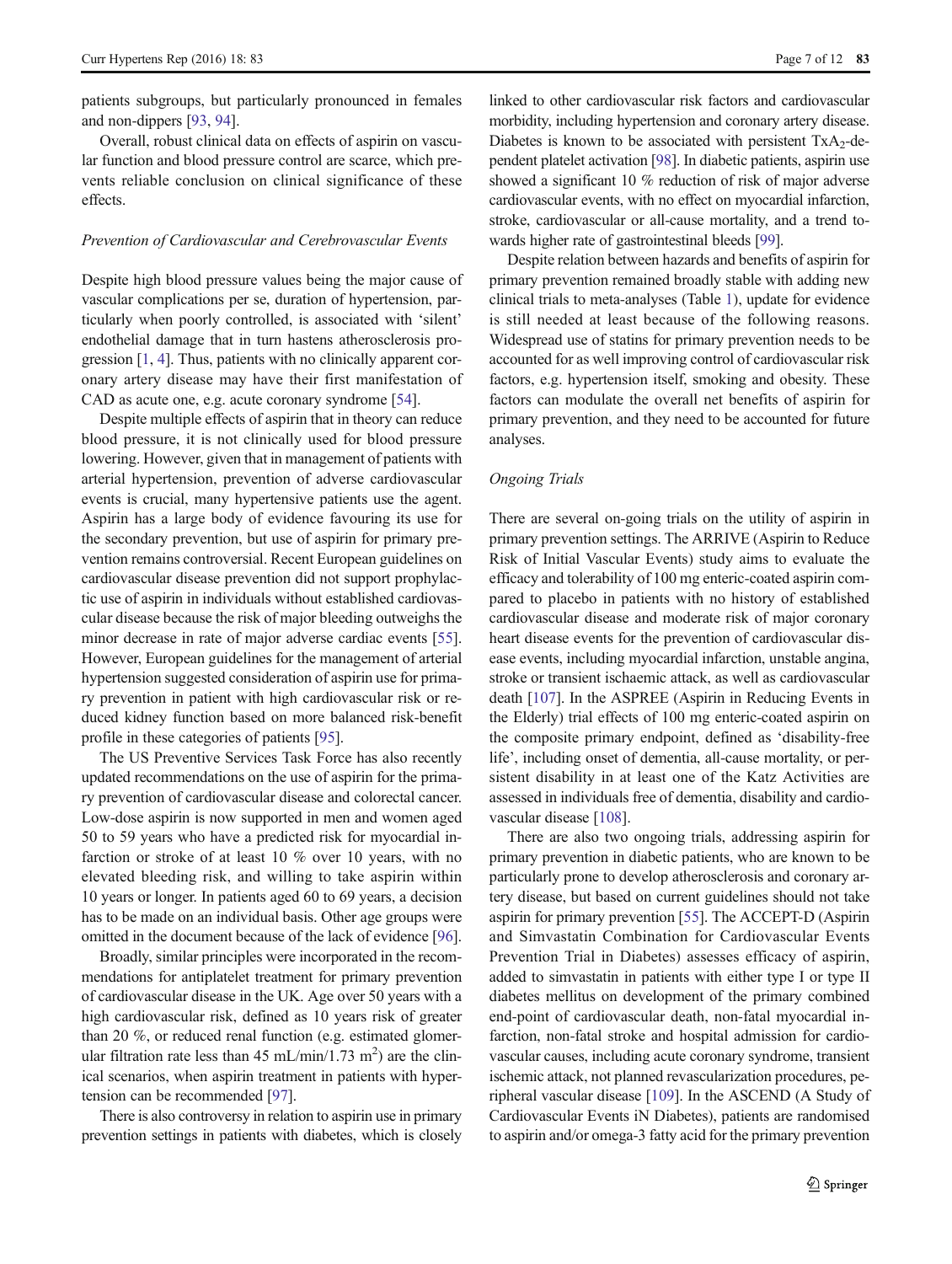<span id="page-8-0"></span>

| Ref.                                                                                                                                                                                                                        | All-cause<br>mortality                     | CV mortality                                                                                                                                                                   | mortality<br>Stroke                                                  | <b>MACE</b>                                                                                                                  | Non-fatal MI<br>Stroke                                                                                                                                                                         |                                                                                         | Ischaemic<br>stroke                     | Haemorrhagic GI bleeding Major<br>stroke                                                     |                                                                                                                                                 |                                                                        |
|-----------------------------------------------------------------------------------------------------------------------------------------------------------------------------------------------------------------------------|--------------------------------------------|--------------------------------------------------------------------------------------------------------------------------------------------------------------------------------|----------------------------------------------------------------------|------------------------------------------------------------------------------------------------------------------------------|------------------------------------------------------------------------------------------------------------------------------------------------------------------------------------------------|-----------------------------------------------------------------------------------------|-----------------------------------------|----------------------------------------------------------------------------------------------|-------------------------------------------------------------------------------------------------------------------------------------------------|------------------------------------------------------------------------|
| Guirguis-Blake et al. [105•] 0.94 (0.89-0.99)<br>Antithrombotic Trialists'<br>Collaboration [101]<br>Whitlock et al. [106.]<br>Bartolucci et al. [100]<br>Bartolucci et al. [102]<br>Raju et al. [103]<br>Raju et al. [104] | $0.94(0.88 - 1.00)$<br>$0.94(0.89 - 1.00)$ | $0.945(0.881 - 1.014)$ 0.956 (0.799-1.143) NA<br>$0.935(0.87-1.00)$ $0.893(0.72-1.10)$<br>$0.97(0.87 - 1.09)$<br>$0.94(0.86 - 1.03)$<br>$0.96(0.84-1.09)$<br>$0.95(0.84-1.07)$ | Ź<br>$\overline{121}$<br>₹<br>Z<br>$\breve{\ge}$<br>₹<br>Z<br>₹<br>Z | $0.852(0.79 - 0.92)$<br>$(0.87 - 0.88)$ $(0.88)$ $(0.88)$ $(0.82 - 0.94)$<br>$0.88(0.83 - 0.94)$<br>$0.89(0.82 - 0.97)$<br>≸ | $0.865(0.804-0.930)$ $0.813(0.667-0.992)$ $0.919(0.828-1.021)$ NA<br>$0.755(0.67-0.85)$ $0.945(0.84-1.06)$<br>$0.77(0.67-0.89)$<br>$0.83(0.69-1.00)$<br>$0.78(0.71-0.87)$<br>$0.80(0.64-0.99)$ | $0.95(0.85-1.06)$<br>$0.93(0.82 - 1.05)$<br>$0.94(0.84-1.06)$<br>$0.95(0.85-1.06)$<br>≸ | $0.86(0.74-1.00)$ 1.32 (1.00-1.75)<br>Ź | $0.86(0.75-0.98)$ 1.36 (1.01-1.82)<br>NA 1.43 (1.10-1.86)<br>1.33 (1.03-1.71)<br>Ź<br>Ź<br>≸ | $1.37$ (1.15-1.62) 1.66 (1.41-1.95)<br>1.64 (1.30-2.07) 1.69 (1.43-1.98)<br>$1.59$ (1.32-1.91) $1.55$ (1.48-1.63)<br>$\tilde{z}$<br>z<br>Ź<br>Ź | $1.54$ (1.30-1.82) <sup>a</sup><br>$\mathbb{A}^{\mathbb{A}}$<br>≸<br>≸ |
| $CV$ cardiovascular, GI gastrointestinal, $MACE$ major adverse cardiovascular events, NA not applicable                                                                                                                     |                                            |                                                                                                                                                                                |                                                                      |                                                                                                                              |                                                                                                                                                                                                |                                                                                         |                                         |                                                                                              |                                                                                                                                                 |                                                                        |

CV cardiovascular, GI gastrointestinal,  $MACE$  major adverse cardiovascular events, NA not applicable

Extracranial bleeding, mostly gastrointestinal Extracranial bleeding, mostly gastrointestinal.

**Table 1** Overview of meta-analyses and systematic reviews on primary prevention of cardiovascular events with aspirin over past 10 years

Overview of meta-analyses and systematic reviews on primary prevention of cardiovascular events with aspirin over past 10 years

of cardiovascular events [[110](#page-12-0)]. Finally, the TIPS-3 (International Polycap Study 3) trial will assess effect of combination of enteric-coated aspirin and cholecalciferol versus placebo on the composite end point of major cardiovascular disease (cardiac death, non-fatal stroke, non-fatal myocardial infarction), plus heart failure, resuscitated cardiac arrest, or revascularization with evidence of ischemia; aspirin versus placebo on composite of cardiovascular events (cardiac death, myocardial infarction or stroke) and cancer as well as risk of fractures against a cholecalciferol therapy [\[111](#page-12-0)]. These new studies would hopefully optimise utilisation of aspirin for primary prevention and identify patients groups who are likely to benefit from such treatment.

#### High On-treatment Platelet Reactivity

High-on-treatment platelet reactivity (or less appropriately termed as aspirin resistance) refers to failure of aspirin to prevent cardiovascular events [[112\]](#page-12-0). It is less related to use of aspirin in hypertension because of limited indications in this group of patients, but representing an important phenomenon of aspirin, platelets and endothelial dysfunction interplay. Such patients were found to have approximately four time higher risk of cardiovascular events, compared to patients with low residual platelet reactivity [\[113](#page-12-0), [114](#page-12-0)]. It is often explained by insufficient inhibition of  $TxA_2$  synthesis in platelets; however, precise mechanisms have not been fully elucidated, yet [\[115\]](#page-12-0).

First, platelets are activated via multiple pathways and receptors, among which aspirin targets only one. Multiple studies showed substantial decrease in TxB <sup>2</sup> level, reflecting diminished  $TxA_2$  synthesis; however, applying COX-1 functional testing, as a reliable measure for residual platelet reactivity and prognostication of cardiovascular outcomes, remained controversial [[17](#page-9-0), [112,](#page-12-0) [116](#page-12-0)–[119\]](#page-12-0). Second, non-platelet sources of TxA <sup>2</sup> generation should be considered, specifically, endothelium and monocytes/macrophages [\[8](#page-9-0), [10](#page-9-0), [120\]](#page-12-0). Therefore, usual once a day dosing regimen may be less effective to assure continuous inhibition of TxA <sup>2</sup> synthesis [\[121](#page-12-0) , [122](#page-12-0)]. Third, environment in vasculature seems to play important role, e.g. oxidative stress, inflammation, NO synthesis as well as patient characteristics which are causative of the former like as smoking, obesity and diabetes mellitus [[9](#page-9-0)•, [123](#page-12-0), [124](#page-12-0)•, [125](#page-12-0)•]. For example, brachial flow-mediated dilation was found to be inversely associated with platelet adhesion and aggregation [\[124](#page-12-0)•]. Also, immature reticulated platelets were found to be less suppressed by antiplatelet drugs [[126](#page-12-0)].

#### **Conclusions**

Aspirin has been introduced into clinical practice more than a century ago, and its use is supported by large body of evidence, e.g. for secondary prevention of cardiovascular events.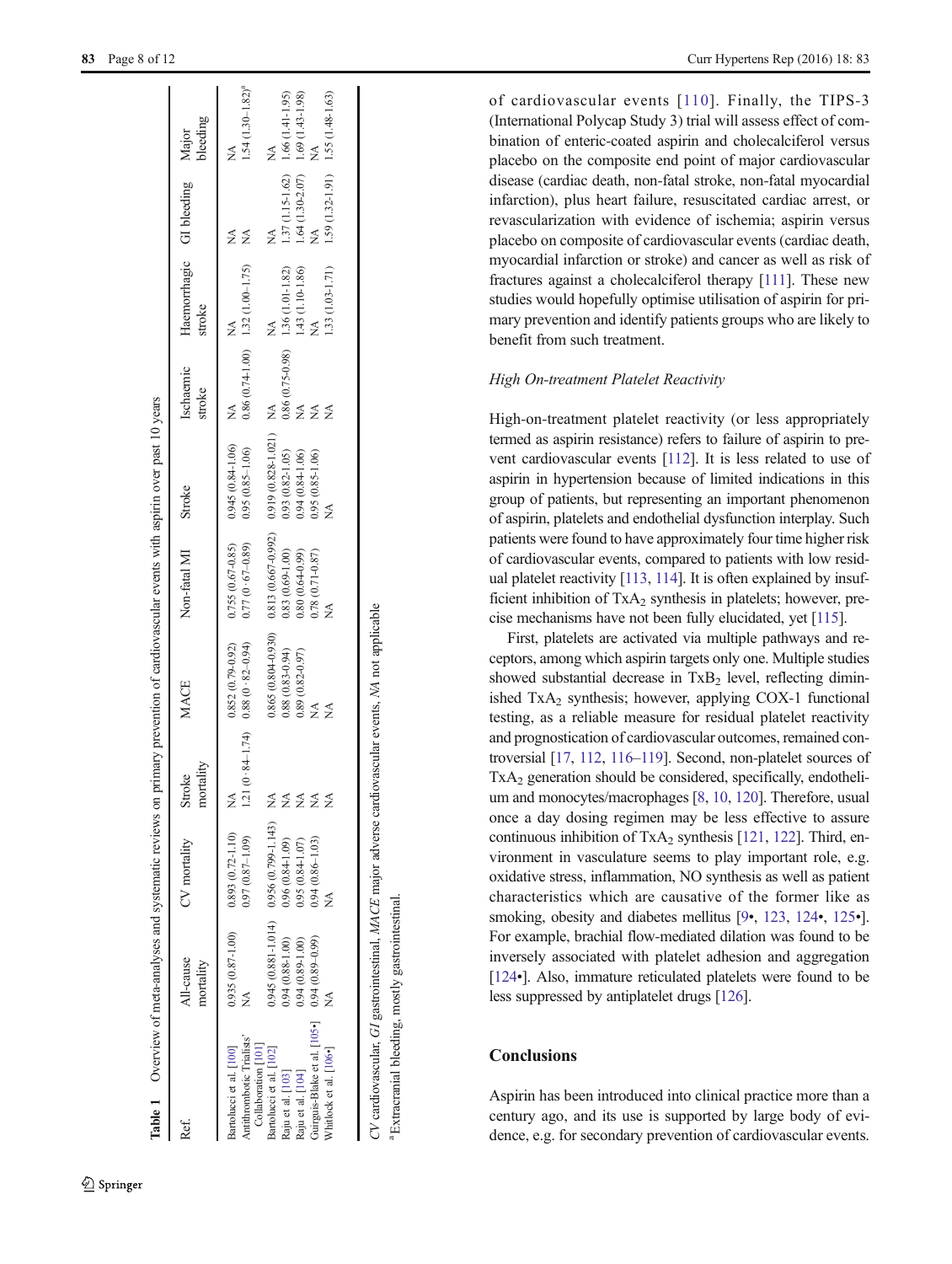<span id="page-9-0"></span>Despite this, it is increasingly acknowledged that the multitude of actions of aspirin is not fully elucidated yet. Ongoing trials may spread current use of aspirin to new areas, which are now considered largely controversial. Notwithstanding pleiotropic effects of aspirin on endothelial function, it is unlikely that we will start using aspirin as an antihypertensive agent; however, this may bring additional clinical benefits in selected patients with hypertension, for primary prevention of adverse cardiovascular events.

#### Compliance with Ethical Standards

Conflict of Interest Drs. Dzeshka, Shantsila, and Lip declare no conflicts of interest relevant to this manuscript.

Human and Animal Rights and Informed Consent This article does not contain any studies with human or animal subjects performed by any of the authors.

Open Access This article is distributed under the terms of the Creative Commons Attribution 4.0 International License (http:// creativecommons.org/licenses/by/4.0/), which permits unrestricted use, distribution, and reproduction in any medium, provided you give appropriate credit to the original author(s) and the source, provide a link to the Creative Commons license, and indicate if changes were made.

#### References

Papers of particular interest, published recently, have been highlighted as:

- Of importance
	- 1. Cahill PA, Redmond EM. Vascular endothelium—gatekeeper of vessel health. Atherosclerosis. 2016;248:97–109.
	- 2. Deshko MS, Snezhitsky VA, Dolgoshey TS, Madekina GA, Stempen TP. Flow-mediated dilation in patients with paroxysmal atrial fibrillation: initial evaluation, treatment results, pathophysiological correlates. Europace : Eur, Arrhythmias, Cardiac Electrophysiol: J Working Groups Cardiac Pacing, Arrhythmias, Cardiac Cell Electrophysiol Eur Soc Cardiol. 2011;13(suppl 3).
	- 3. Kornej J, Apostolakis S, Bollmann A, Lip GY. The emerging role of biomarkers in atrial fibrillation. Can J Cardiol. 2013;29(10): 1181–93.
	- 4. Lehoux S, Jones EA. Shear stress, arterial identity and atherosclerosis. Thromb Haemost. 2016;115(3):467–73.
	- 5. Brandes RP. Endothelial dysfunction and hypertension. Hypertension. 2014;64(5):924–8.
	- 6. De Miguel C, Rudemiller NP, Abais JM, Mattson DL. Inflammation and hypertension: new understandings and potential therapeutic targets. Curr Hypertens Rep. 2014;17(1):1–10.
	- 7. Schrottmaier WC, Kral JB, Badrnya S, Assinger A. Aspirin and P2Y12 inhibitors in platelet-mediated activation of neutrophils and monocytes. Thromb Haemost. 2015;114(9):478–89.
	- 8. Muller KA, Chatterjee M, Rath D, Geisler T. Platelets, inflammation and anti-inflammatory effects of antiplatelet drugs in ACS and CAD. Thromb Haemost. 2015;114(3):498–518.
- 9.• Thomas MR, Storey RF. The role of platelets in inflammation. Thromb Haemost. 2015;114(9):449–58. Comprehensive review of the role of platelets in inflammation.
- 10. Hohlfeld T, Schrör K. Antiinflammatory effects of aspirin in ACS: relevant to its cardiocoronary actions? Thromb Haemost. 2015;114(9):469–77.
- 11. Feletou M, Huang Y, Vanhoutte PM. Endothelium-mediated control of vascular tone: COX-1 and COX-2 products. Br J Pharmacol. 2011;164(3):894–912.
- 12. Alfonso L, Ai G, Spitale RC, Bhat GJ. Molecular targets of aspirin and cancer prevention. Br J Cancer. 2014;111(1):61–7.
- 13.• Dai SX, Li WX, Li GH, Huang JF. Proteome-wide prediction of targets for aspirin: new insight into the molecular mechanism of aspirin. Peer J. 2016;4:e1791. An analysis showing multiple targets for aspirin.
- 14. Serebruany VL, Cherepanov V, Cabrera-Fuentes HA, Kim MH. Solid cancers after antiplatelet therapy: confirmations, controversies, and challenges. Thromb Haemost. 2015;114(12):1104–12.
- 15. Nagelschmitz J, Blunck M, Kraetzschmar J, Ludwig M, Wensing G, Hohlfeld T. Pharmacokinetics and pharmacodynamics of acetylsalicylic acid after intravenous and oral administration to healthy volunteers. Clin Pharmacol: Adv Appl. 2014;6:51–9.
- 16. Smyth EM. Thromboxane and the thromboxane receptor in cardiovascular disease. Clin Lipidol. 2010;5(2):209–19.
- 17. Petrucci G, Rizzi A, Cavalca V, Habib A, Pitocco D, Veglia F, et al. Patient-independent variables affecting the assessment of aspirin responsiveness by serum thromboxane measurement. Thrombosis Haemostasis. 2016(2016-07-21 00:00:00).
- 18. Gleim S, Stitham J, Tang WH, Li H, Douville K, Chelikani P, et al. Human thromboxane A2 receptor genetic variants: in silico, in vitro and "in platelet" analysis. PLoS ONE. 2013;8(6), e67314.
- 19. Katugampola SD, Davenport AP. Thromboxane receptor density is increased in human cardiovascular disease with evidence for inhibition at therapeutic concentrations by the  $AT(1)$  receptor antagonist losartan. Br J Pharmacol. 2001;134(7):1385–92.
- 20. Blair P, Flaumenhaft R. Platelet  $\alpha$ –granules: basic biology and clinical correlates. Blood Rev. 2009;23(4):177–89.
- 21. Koenen RR. The prowess of platelets in immunity and inflammation. Thrombosis Haemostasis. 2016(2016-07-07 00:00:00).
- 22. Soon ASC, Chua JW, Becker DL. Connexins in endothelial barrier function – novel therapeutic targets countering vascular hyperpermeability. Thrombosis Haemostasis. 2016(2016-08-04 00:00:00).
- 23. Pierini D, Bryan NS. Nitric oxide availability as a marker of oxidative stress. Methods Mol Biol (Clifton, NJ). 2015;1208:63–71.
- 24. Higashi Y, Maruhashi T, Noma K, Kihara Y. Oxidative stress and endothelial dysfunction: clinical evidence and therapeutic implications. Trends Cardiovasc Med. 2014;24(4):165–9.
- 25. Ball SK, Field MC, Tippins JR. Regulation of thromboxane receptor signaling at multiple levels by oxidative stress-induced stabilization, relocation and enhanced responsiveness. PLoS ONE. 2010;5(9), e12798.
- 26. Muzaffar S, Shukla N, Massey Y, Angelini GD, Jeremy JY. NADPH oxidase 1 mediates upregulation of thromboxane A2 synthase in human vascular smooth muscle cells: inhibition with iloprost. Eur J Pharmacol. 2011;658(2–3):187–92.
- Zhang M, Song P, Xu J, Zou MH. Activation of NAD(P)H oxidases by thromboxane A2 receptor uncouples endothelial nitric oxide synthase. Arterioscler Thromb Vasc Biol. 2011;31(1):125– 32.
- 28. Francois H, Athirakul K, Mao L, Rockman H, Coffman TM. Role for thromboxane receptors in angiotensin-II-induced hypertension. Hypertension. 2004;43(2):364–9.
- 29. Sparks MA, Makhanova NA, Griffiths RC, Snouwaert JN, Koller BH, Coffman TM. Thromboxane receptors in smooth muscle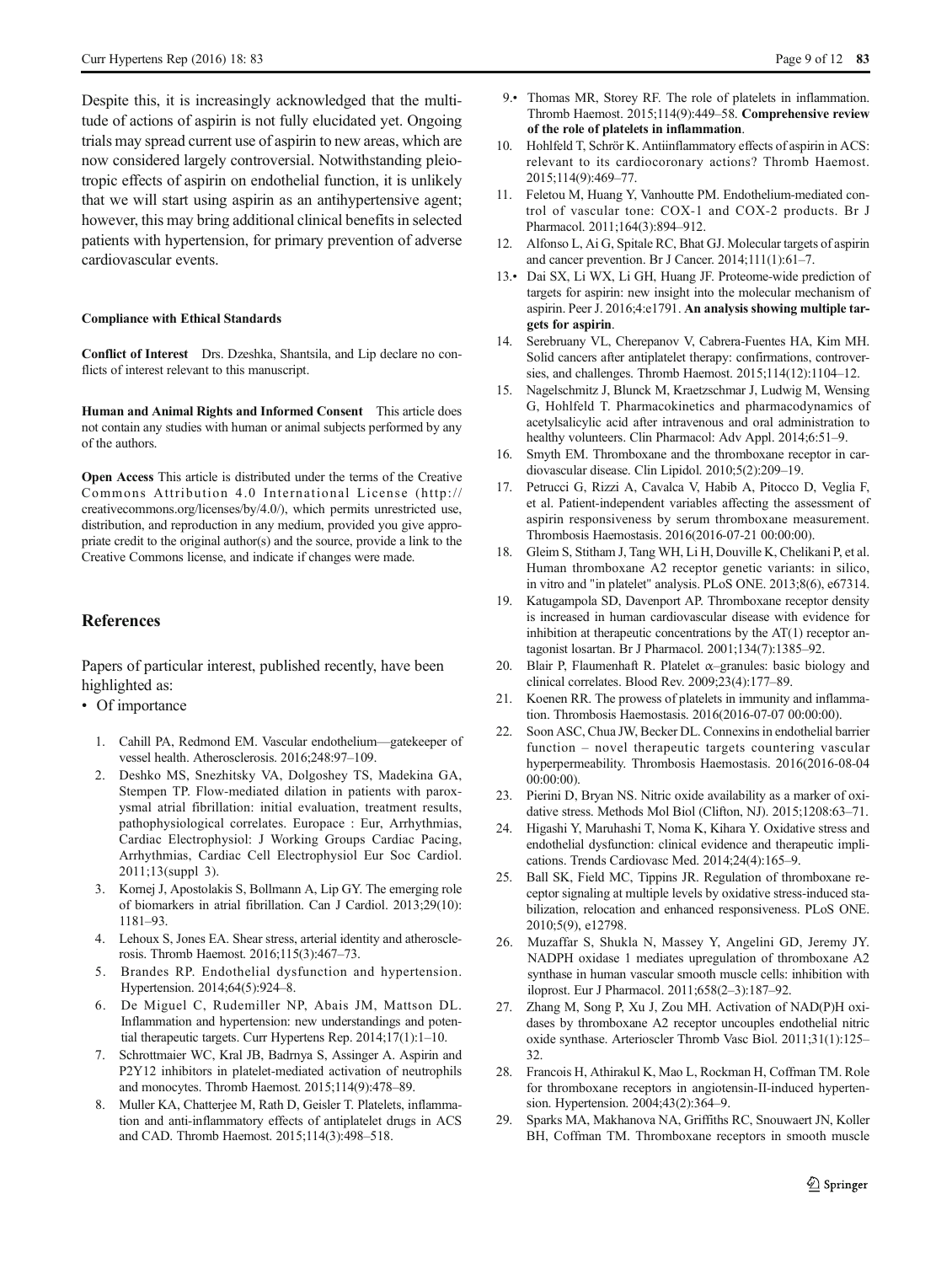<span id="page-10-0"></span>promote hypertension, vascular remodeling, and sudden death. Hypertension. 2013;61(1):166–73.

- 30. Schildknecht S, van der Loo B, Weber K, Tiefenthaler K, Daiber A, Bachschmid MM. Endogenous peroxynitrite modulates PGHS-1-dependent thromboxane A2 formation and aggregation in human platelets. Free Radic Biol Med. 2008;45(4):512–20.
- 31. Zou MH. Peroxynitrite and protein tyrosine nitration of prostacyclin synthase. Prostaglandins Lipid Mediators. 2007;82(1–4):119– 27.
- 32. Nevitt C, McKenzie G, Christian K, Austin J, Hencke S, Hoying J, et al. Physiological levels of thrombospondin-1 decrease NOdependent vasodilation in coronary microvessels from aged rats. Am J Physiol Heart Circ Physiol. 2016;310(11):H1842–H50.
- 33. Muzaffar S, Jeremy JY, Angelini GD, Shukla N. NADPH oxidase 4 mediates upregulation of type 4 phosphodiesterases in human endothelial cells. J Cell Physiol. 2012;227(5):1941–50.
- 34. Lassegue B, San Martin A, Griendling KK. Biochemistry, physiology, and pathophysiology of NADPH oxidases in the cardiovascular system. Circ Res. 2012;110(10):1364–90.
- 35. Gamez-Mendez AM, Vargas-Robles H, Rios A, Escalante B. Oxidative stress-dependent coronary endothelial dysfunction in obese mice. PLoS ONE. 2015;10(9), e0138609.
- 36. Liu CQ, Leung FP, Wong SL, Wong WT, Lau CW, Lu L, et al. Thromboxane prostanoid receptor activation impairs endothelial nitric oxide-dependent vasorelaxations: the role of Rho kinase. Biochem Pharmacol. 2009;78(4):374–81.
- 37. Banerjee D, Mazumder S, Sinha AK. The role of inhibition of nitric oxide synthesis in the aggregation of platelets due to the stimulated production of thromboxane A2. Blood Coagul Fibrinolysis: Int J Haemostasis Thrombosis. 2014;25(6):585–91.
- 38. Banerjee D, Mazumder S, Kumar Sinha A. Involvement of nitric oxide on calcium mobilization and arachidonic acid pathway activation during platelet aggregation with different aggregating agonists. Int J Biomed Sci: IJBS. 2016;12(1):25–35.
- 39. Ellinsworth DC, Shukla N, Fleming I, Jeremy JY. Interactions between thromboxane A(2), thromboxane/prostaglandin (TP) receptors, and endothelium-derived hyperpolarization. Cardiovasc Res. 2014;102(1):9–16.
- 40. Vanhoutte PM. Endothelium-dependent contractions in hypertension: when prostacyclin becomes ugly. Hypertension. 2011;57(3): 526–31.
- 41. Luo W, Liu B, Zhou Y. The endothelial cyclooxygenase pathway: insights from mouse arteries. Eur J Pharmacol. 2016;780:148–58.
- 42. Kirkby NS, Lundberg MH, Harrington LS, Leadbeater PD, Milne GL, Potter CM, et al. Cyclooxygenase-1, not cyclooxygenase-2, is responsible for physiological production of prostacyclin in the cardiovascular system. Proc Natl Acad Sci U S A. 2012;109(43):17597–602.
- 43. Zhou Y, Luo W, Zhang Y, Li H, Huang D, Liu B. Cyclooxygenase-1 or −2-mediated metabolism of arachidonic acid in endothelium-dependent contraction of mouse arteries. Exp Physiol. 2013;98(7):1225–34.
- 44. Patrono C. Cardiovascular effects of nonsteroidal antiinflammatory drugs. Curr Cardiol Rep. 2016;18(3):1–8.
- 45. Tang SY, Monslow J, Todd L, Lawson J, Pure E, FitzGerald GA. Cyclooxygenase-2 in endothelial and vascular smooth muscle cells restrains atherogenesis in hyperlipidemic mice. Circulation. 2014;129(17):1761–9.
- 46. Kirkby NS, Zaiss AK, Urquhart P, Jiao J, Austin PJ, Al-Yamani M, et al. LC-MS/MS confirms that COX-1 drives vascular prostacyclin whilst gene expression pattern reveals non-vascular sites of COX-2 expression. PLoS ONE. 2013;8(7), e69524.
- 47. Liu B, Li Z, Zhang Y, Luo W, Zhang J, Li H, et al. Vasomotor reaction to cyclooxygenase-1-mediated prostacyclin synthesis in carotid arteries from two-kidney-one-clip hypertensive mice. PLoS ONE. 2015;10(8), e0136738.
- 48. Li S, Liu B, Luo W, Zhang Y, Li H, Huang D, et al. Role of cyclooxygenase-1 and −2 in endothelium-dependent contraction of atherosclerotic mouse abdominal aortas. Clin Exp Pharmacol Physiol. 2016;43(1):67–74.
- 49. Tang EH, Vanhoutte PM. Gene expression changes of prostanoid synthases in endothelial cells and prostanoid receptors in vascular smooth muscle cells caused by aging and hypertension. Physiol Genomics. 2008;32(3):409–18.
- 50. Pratico D, Tillmann C, Zhang ZB, Li H, FitzGerald GA. Acceleration of atherogenesis by COX-1-dependent prostanoid formation in low density lipoprotein receptor knockout mice. Proc Natl Acad Sci U S A. 2001;98(6):3358–63.
- 51. Feletou M, Verbeuren TJ, Vanhoutte PM. Endothelium-dependent contractions in SHR: a tale of prostanoid TP and IP receptors. Br J Pharmacol. 2009;156(4):563–74.
- 52. Liu B, Luo W, Zhang Y, Li H, Zhu N, Huang D, et al. Involvement of cyclo-oxygenase-1-mediated prostacyclin synthesis in the vasoconstrictor activity evoked by ACh in mouse arteries. Exp Physiol. 2012;97(2):277–89.
- 53. Liu D, Liu B, Luo W, Li H, Zhang Y, Zhou Y. A vasoconstrictor response to COX-1-mediated prostacyclin synthesis in young rat renal arteries that increases in prehypertensive conditions. Am J Physiol Heart Circ Physiol. 2015;309(5):H804–11.
- 54. White SJ, Newby AC, Johnson TW. Endothelial erosion of plaques as a substrate for coronary thrombosis. Thromb Haemost. 2016;115(3):509–19.
- 55. Piepoli MF, Hoes AW, Agewall S, Albus C, Brotons C, Catapano AL, et al. 2016 European Guidelines on cardiovascular disease prevention in clinical practice. Eur Heart J. 2016.
- 56. Romero M, Leon-Gomez E, Lobysheva I, Rath G, Dogne JM, Feron O, et al. Effects of BM-573 on endothelial dependent relaxation and increased blood pressure at early stages of atherosclerosis. PLoS ONE. 2016;11(3), e0152579.
- 57. Huang SW, Kuo HL, Hsu MT, Tseng YJ, Lin SW, Kuo SC, et al. A novel thromboxane receptor antagonist, nstpbp5185, inhibits platelet aggregation and thrombus formation in animal models. Thrombosis Haemostasis. 2016;116(2).
- 58. Francois H, Makhanova N, Ruiz P, Ellison J, Mao L, Rockman HA, et al. A role for the thromboxane receptor in L-NAME hypertension. Am J Physiol Renal Physiol. 2008;295(4):F1096–102.
- 59. Cayatte AJ, Du Y, Oliver-Krasinski J, Lavielle G, Verbeuren TJ, Cohen RA. The thromboxane receptor antagonist S18886 but not aspirin inhibits atherogenesis in apo E-deficient mice: evidence that eicosanoids other than thromboxane contribute to atherosclerosis. Arterioscler Thromb Vasc Biol. 2000;20(7):1724–8.
- 60. Del Turco S, Basta G, Lazzerini G, Chancharme L, Lerond L, De Caterina R. Involvement of the TP receptor in TNF-alpha-induced endothelial tissue factor expression. Vasc Pharmacol. 2014;62(2): 49–56.
- 61. Sebekova K, Ramuscak A, Boor P, Heidland A, Amann K. The selective TP receptor antagonist, S18886 (terutroban), attenuates renal damage in the double transgenic rat model of hypertension. Am J Nephrol. 2008;28(1):47–53.
- 62. Gelosa P, Sevin G, Pignieri A, Budelli S, Castiglioni L, Blanc-Guillemaud V, et al. Terutroban, a thromboxane/prostaglandin endoperoxide receptor antagonist, prevents hypertensive vascular hypertrophy and fibrosis. Am J Physiol Heart Circ Physiol. 2011;300(3):H762–8.
- 63. Gelosa P, Ballerio R, Banfi C, Nobili E, Gianella A, Pignieri A, et al. Terutroban, a thromboxane/prostaglandin endoperoxide receptor antagonist, increases survival in stroke-prone rats by preventing systemic inflammation and endothelial dysfunction: comparison with aspirin and rosuvastatin. J Pharmacol Exp Ther. 2010;334(1):199–205.
- 64. Bousser MG, Amarenco P, Chamorro A, Fisher M, Ford I, Fox KM, et al. Terutroban versus aspirin in patients with cerebral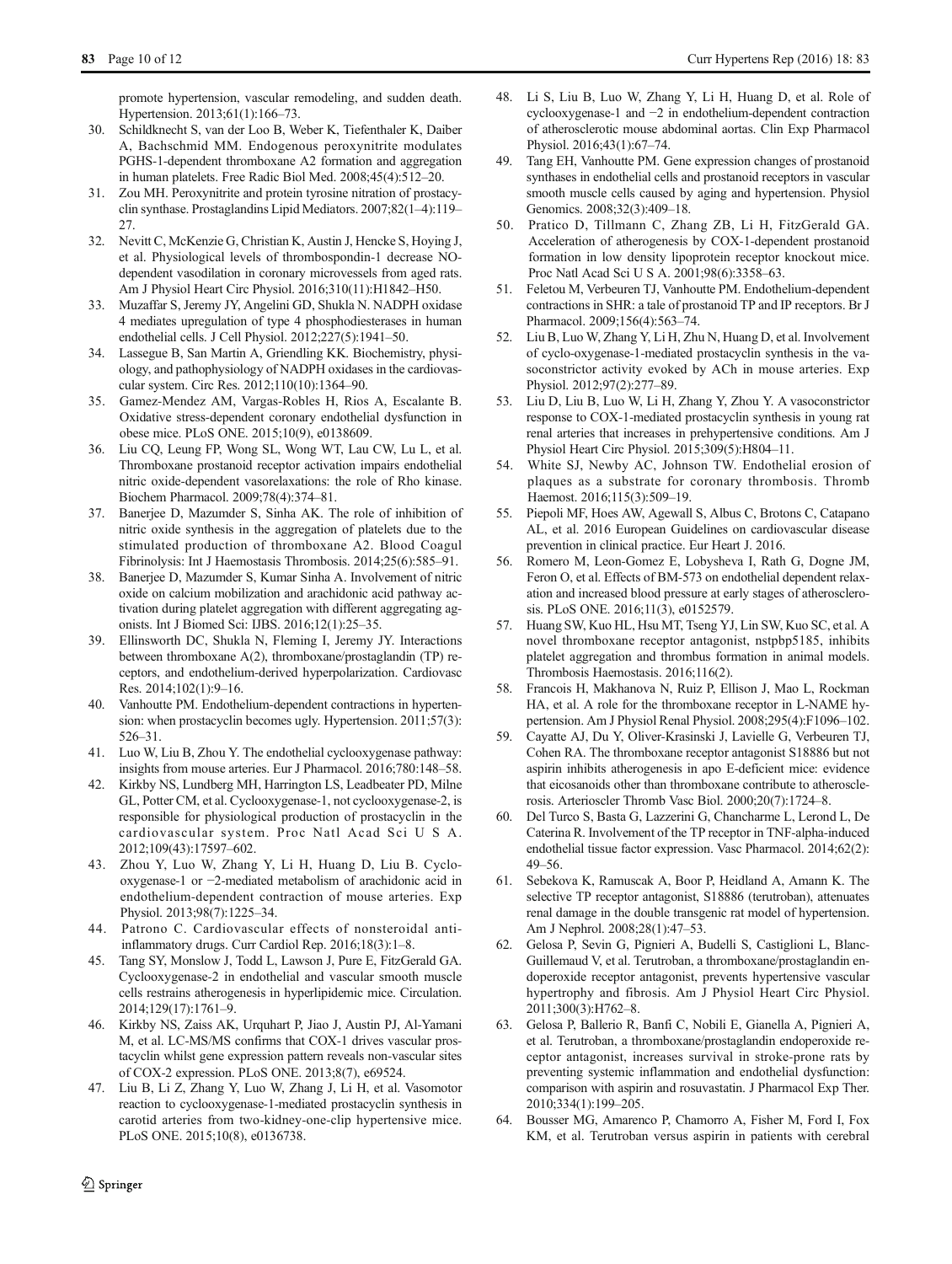<span id="page-11-0"></span>ischaemic events (PERFORM): a randomised, double-blind, parallel-group trial. Lancet (London, England). 2011;377(9782): 2013–22.

- 65. Bots ML, Ford I, Lloyd SM, Laurent S, Touboul PJ, Hennerici MG. Thromboxane prostaglandin receptor antagonist and carotid atherosclerosis progression in patients with cerebrovascular disease of ischemic origin: a randomized controlled trial. Stroke; J Cerebral Circ. 2014;45(8):2348–53.
- 66. Chan MV, Knowles RBM, Lundberg MH, Tucker AT, Mohamed NA, Kirkby NS, et al. P2Y12 receptor blockade synergizes strongly with nitric oxide and prostacyclin to inhibit platelet activation. Br J Clin Pharmacol. 2016;81(4):621–33.
- 67. Thomas MR, Storey RF. Effect of P2Y12 inhibitors on inflammation and immunity. Thromb Haemost. 2015;114(9):490–7.
- 68. Frey AJ, Ibrahim S, Gleim S, Hwa J, Smyth EM. Biased suppression of TP homodimerization and signaling through disruption of a TM GxxxGxxxL helical interaction motif. J Lipid Res. 2013;54(6):1678–90.
- 69. Heiss EH, Dirsch VM. Regulation of eNOS enzyme activity by posttranslational modification. Curr Pharm Des. 2014;20(22): 3503–13.
- 70. Jung SB, Kim CS, Naqvi A, Yamamori T, Mattagajasingh I, Hoffman TA, et al. Histone deacetylase 3 antagonizes aspirinstimulated endothelial nitric oxide production by reversing aspirin-induced lysine acetylation of endothelial nitric oxide synthase. Circ Res. 2010;107(7):877–87.
- 71. Kabirian F, Amoabediny G, Haghighipour N, Salehi-Nik N, Zandieh-Doulabi B. Nitric oxide secretion by endothelial cells in response to fluid shear stress, aspirin, and temperature. J Biomed Mater Res A. 2015;103(3):1231–7.
- 72. Ghosh R, Bank S, Maji UK, Bhattacharya R, Guha S, Khan NN, et al. The effect of acetyl salicylic acid induced nitric oxide synthesis in the normalization of hypertension through the stimulation of renal cortexin synthesis and by the inhibition of dermcidin isoform 2, a hypertensive protein production. Int J Biomed Sci: IJBS. 2014;10(3):158–66.
- 73. Karmohapatra SK, Chakraborty K, Kahn NN, Sinha AK. The role of nitric oxide in aspirin induced thrombolysis in vitro and the purification of aspirin activated nitric oxide synthase from human blood platelets. Am J Hematol. 2007;82(11):986–95.
- 74. Hennekens CH, Schneider WR, Pokov A, Hetzel S, Demets D, Serebruany V, et al. A randomized trial of aspirin at clinically relevant doses and nitric oxide formation in humans. J Cardiovasc Pharmacol Ther. 2010;15(4):344–8.
- 75. Hetzel S, DeMets D, Schneider R, Borzak S, Schneider W, Serebruany V, et al. Aspirin increases nitric oxide formation in chronic stable coronary disease. J Cardiovasc Pharmacol Ther. 2013;18(3):217–21.
- 76. Schror K, Rauch BH. Aspirin and lipid mediators in the cardiovascular system. Prostaglandins Lipid Mediators. 2015;121(Pt A):17–23.
- 77. Romano M, Cianci E, Simiele F, Recchiuti A. Lipoxins and aspirin-triggered lipoxins in resolution of inflammation. Eur J Pharmacol. 2015;760:49–63.
- 78. Nascimento-Silva V, Arruda MA, Barja-Fidalgo C, Fierro IM. Aspirin-triggered lipoxin A4 blocks reactive oxygen species generation in endothelial cells: a novel antioxidative mechanism. Thromb Haemost. 2007;97(1):88–98.
- 79. Ho KJ, Spite M, Owens CD, Lancero H, Kroemer AH, Pande R, et al. Aspirin-triggered lipoxin and resolvin E1 modulate vascular smooth muscle phenotype and correlate with peripheral atherosclerosis. Am J Pathol. 2010;177(4):2116–23.
- 80. Vital SA, Becker F, Holloway PM, Russell J, Perretti M, Granger DN, et al. Formyl-peptide receptor 2/3/Lipoxin a4 receptor regulates neutrophil-platelet aggregation and attenuates cerebral inflammation: impact for therapy in cardiovascular disease. Circulation. 2016;133(22):2169–79.
- 81. Gil-Villa AM, Norling LV, Serhan CN, Cordero D, Rojas M, Cadavid A. Aspirin triggered-lipoxin A4 reduces the adhesion of human polymorphonuclear neutrophils to endothelial cells initiated by preeclamptic plasma. Prostaglandins Leukot Essent Fat Acids. 2012;87(4–5):127–34.
- 82. Ed Rainger G, Chimen M, Harrison MJ, Yates CM, Harrison P, Watson SP, et al. The role of platelets in the recruitment of leukocytes during vascular disease. Platelets. 2015;26(6):507–20.
- 83. Elajami TK, Colas RA, Dalli J, Chiang N, Serhan CN, Welty FK. Specialized proresolving lipid mediators in patients with coronary artery disease and their potential for clot remodeling. FASEB J : Off Publ Fed Am Soc Exp Biol. 2016.
- 84. Dona M, Fredman G, Schwab JM, Chiang N, Arita M, Goodarzi A, et al. Resolvin E1, an EPA-derived mediator in whole blood, selectively counterregulates leukocytes and platelets. Blood. 2008;112(3):848–55.
- 85. Gong Y, Lin M, Piao L, Li X, Yang F, Zhang J, et al. Aspirin enhances protective effect of fish oil against thrombosis and injury-induced vascular remodelling. Br J Pharmacol. 2015;172(23):5647–60.
- 86. Mahajan-Thakur S, Bohm A, Jedlitschky G, Schror K, Rauch BH. Sphingosine-1-phosphate and its receptors: a mutual link between blood coagulation and inflammation. Mediat Inflamm. 2015;2015:831059.
- 87. Vito CD, Hadi LA, Navone SE, Marfia G, Campanella R, Mancuso ME, et al. Platelet-derived sphingosine-1-phosphate and inflammation: from basic mechanisms to clinical implications. Platelets. 2016;27(5):393–401.
- 88. Pietri P, Vlachopoulos C, Terentes-Printzios D, Xaplanteris P, Aznaouridis K, Petrocheilou K, et al. Beneficial effects of lowdose aspirin on aortic stiffness in hypertensive patients. Vasc Med. 2014;19(6):452–7.
- 89. Soloviev MA, Kulakova NV, Semiglazova TA, Borodulina EV, Udut VV. Correction of endothelial dysfunction in patients with arterial hypertension. Bull Exp Biol Med. 2011;151(2):183–5.
- 90. Magen E, Viskoper JR, Mishal J, Priluk R, London D, Yosefy C. Effects of low-dose aspirin on blood pressure and endothelial function of treated hypertensive hypercholesterolaemic subjects. J Hum Hypertens. 2005;19(9):667–73.
- 91. Hermida RC, Ayala DE, Calvo C, Lopez JE. Aspirin administered at bedtime, but not on awakening, has an effect on ambulatory blood pressure in hypertensive patients. J Am Coll Cardiol. 2005;46(6):975–83.
- 92. Hermida RC, Ayala DE, Mojon A, Fernandez JR. Ambulatory blood pressure control with bedtime aspirin administration in subjects with prehypertension. Am J Hypertens. 2009;22(8):896–903.
- Ayala DE, Hermida RC. Sex differences in the administrationtime-dependent effects of low-dose aspirin on ambulatory blood pressure in hypertensive subjects. Chronobiol Int. 2010;27(2): 345–62.
- 94. Hermida RC, Ayala DE, Calvo C, Lopez JE, Mojon A, Rodriguez M, et al. Differing administration time-dependent effects of aspirin on blood pressure in dipper and non-dipper hypertensives. Hypertension. 2005;46(4):1060–8.
- 95. Mancia G, Fagard R, Narkiewicz K, Redon J, Zanchetti A, Böhm M, et al. 2013 ESH/ESC Guidelines for the management of arterial hypertension. Eur Heart J. 2013;34(28):2159–219.
- 96. Bibbins-Domingo K. Aspirin use for the primary prevention of cardiovascular disease and colorectal cancer: U.S. Preventive Services Task Force Recommendation StatementAspirin Use for the Primary Prevention of CVD and CRC. Ann Intern Med. 2016;164(12):836–45.
- 97. National Institute for Health and Care Excellence. Clinical Knowledge Summaries. Antiplatelet treatment (Last revised in October 2015). Scenario: Antiplatelet treatment for primary prevention of cardiovascular disease (CVD). Available from